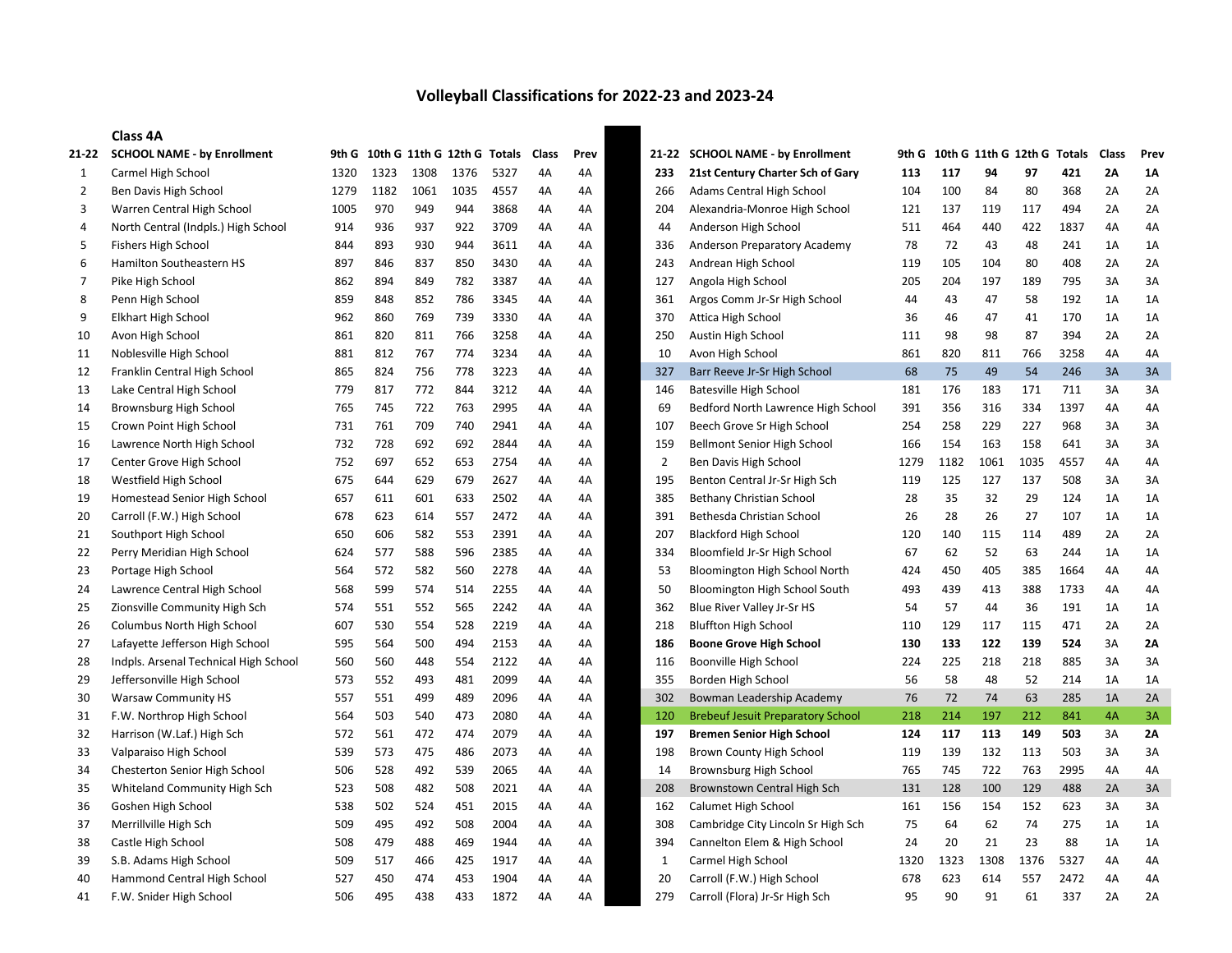| 42 | Evans. North High School           | 455 | 491 | 487 | 423 | 1856 | 4Α | 4A | 202 | Cascade Senior High School        | 129 | 134 | 106 | 126 | 495  | 2A | 2A |
|----|------------------------------------|-----|-----|-----|-----|------|----|----|-----|-----------------------------------|-----|-----|-----|-----|------|----|----|
| 43 | Floyd Central High School          | 459 | 491 | 473 | 431 | 1854 | 4Α | 4A | 240 | Cass Jr-Sr High School            | 104 | 96  | 124 | 89  | 413  | 2A | 2A |
| 44 | Anderson High School               | 511 | 464 | 440 | 422 | 1837 | 4Α | 4A | 38  | Castle High School                | 508 | 479 | 488 | 469 | 1944 | 4Α | 4A |
| 45 | Plainfield High School             | 477 | 424 | 470 | 452 | 1823 | 4A | 4A | 342 | Caston Jr-Sr High Sch             | 56  | 59  | 64  | 55  | 234  | 1A | 1A |
| 46 | Decatur Central High School        | 475 | 477 | 447 | 413 | 1812 | 4A | 4A | 17  | Center Grove High School          | 752 | 697 | 652 | 653 | 2754 | 4Α | 4A |
| 47 | McCutcheon High School             | 499 | 469 | 448 | 391 | 1807 | 4A | 4A | 188 | <b>Centerville Sr High School</b> | 138 | 133 | 141 | 108 | 520  | ЗA | 2Α |
| 48 | LaPorte High School                | 469 | 419 | 437 | 479 | 1804 | 4A | 4A | 400 | Central Christian Academy         | 10  | 14  | 13  | 11  | 48   | 1A | 1A |
| 49 | New Albany Senior High School      | 477 | 468 | 438 | 404 | 1787 | 4A | 4A | 237 | Central Noble High School         | 104 | 112 | 92  | 109 | 417  | 2A | 2A |
| 50 | Bloomington High School South      | 493 | 439 | 413 | 388 | 1733 | 4A | 4A | 144 | Charlestown Senior High Sch       | 181 | 206 | 168 | 162 | 717  | 3A | 3A |
| 51 | Hammond Morton Senior High School  | 454 | 451 | 431 | 393 | 1729 | 4A | 4A | 34  | Chesterton Senior High School     | 506 | 528 | 492 | 539 | 2065 | 4Α | 4A |
| 52 | Concord Community High School      | 472 | 441 | 398 | 383 | 1694 | 4A | 4A | 191 | Christel House Academy            | 149 | 54  | 150 | 156 | 509  | 3A | 3A |
| 53 | Bloomington High School North      | 424 | 450 | 405 | 385 | 1664 | 4Α | 4A | 335 | Christian Academy of Indiana      | 85  | 51  | 49  | 57  | 242  | 1A | 1A |
| 54 | Terre Haute South Vigo High Sch    | 476 | 429 | 397 | 349 | 1651 | 4A | 4A | 246 | Churubusco Jr-Sr High School      | 97  | 108 | 99  | 100 | 404  | 2A | 2A |
| 55 | Seymour Senior High School         | 487 | 388 | 372 | 358 | 1605 | 4A | 4A | 248 | Clarksville Senior High Sch       | 98  | 100 | 93  | 104 | 395  | 2A | 2A |
| 56 | Mishawaka High School              | 410 | 403 | 410 | 380 | 1603 | 4A | 4A | 324 | Clay City Jr-Sr High School       | 74  | 61  | 59  | 61  | 255  | 1A | 1A |
| 57 | Munster High School                | 373 | 429 | 369 | 409 | 1580 | 4A | 4A | 328 | Clinton Central Junior-Senior HS  | 62  | 74  | 56  | 60  | 252  | 1A | 1A |
| 58 | Terre Haute North Vigo High Sch    | 414 | 409 | 403 | 349 | 1575 | 4A | 4A | 274 | Clinton Prairie Jr-Sr HS          | 86  | 94  | 85  | 88  | 353  | 2A | 2A |
| 59 | Franklin Community High Sch        | 389 | 399 | 356 | 427 | 1571 | 4A | 4A | 292 | Cloverdale High School            | 77  | 77  | 78  | 81  | 313  | 2A | 2A |
| 60 | Michigan City High Sch             | 421 | 387 | 383 | 347 | 1538 | 4Α | 4A | 88  | Columbia City High School         | 320 | 267 | 261 | 279 | 1127 | 4Α | 4A |
| 61 | Columbus East High School          | 348 | 423 | 407 | 356 | 1534 | 4A | 4A | 61  | Columbus East High School         | 348 | 423 | 407 | 356 | 1534 | 4Α | 4A |
| 62 | F.W. North Side High School        | 363 | 412 | 394 | 344 | 1513 | 4A | 4A | 26  | <b>Columbus North High School</b> | 607 | 530 | 554 | 528 | 2219 | 4Α | 4A |
| 63 | Kokomo High School                 | 386 | 385 | 359 | 380 | 1510 | 4A | 4A | 52  | Concord Community High School     | 472 | 441 | 398 | 383 | 1694 | 4Α | 4A |
| 64 | Greenfield-Central High Sch        | 373 | 387 | 377 | 337 | 1474 | 4A | 4A | 105 | Connersville Sr High School       | 232 | 266 | 263 | 220 | 981  | 3A | 3A |
| 65 | Huntington North High School       | 391 | 368 | 377 | 306 | 1442 | 4A | 4A | 140 | Corydon Central High School       | 196 | 173 | 192 | 169 | 730  | 3A | 3A |
| 66 | Muncie Central High School         | 378 | 374 | 361 | 324 | 1437 | 4A | 4A | 393 | Covenant Christian (DeMotte) HS   | 15  | 25  | 21  | 29  | 90   | 1A | 1A |
| 67 | Northridge High School             | 374 | 340 | 362 | 334 | 1410 | 4A | 4A | 276 | Covenant Christian (Indpls.) HS   | 90  | 77  | 102 | 83  | 352  | 2A | 2A |
| 68 | Pendleton Heights High School      | 371 | 360 | 329 | 349 | 1409 | 4Α | 4A | 296 | Covington Community High Sch      | 75  | 66  | 74  | 79  | 294  | 2A | 2A |
| 69 | Bedford North Lawrence High School | 391 | 356 | 316 | 334 | 1397 | 4Α | 4A | 331 | Cowan High School                 | 56  | 71  | 63  | 58  | 248  | 1A | 2A |
| 70 | Mooresville High School            | 385 | 338 | 337 | 331 | 1391 | 4A | 4A | 238 | Crawford County Jr-Sr HS          | 106 | 112 | 100 | 97  | 415  | 2A | 2A |
| 71 | F.W. South Side High School        | 348 | 360 | 383 | 294 | 1385 | 4A | 4A | 149 | Crawfordsville Sr High School     | 186 | 170 | 163 | 177 | 696  | 3A | 3A |
| 72 | F.W. Wayne High School             | 391 | 344 | 330 | 314 | 1379 | 4A | 4A | 381 | Crothersville Jr-Sr High School   | 34  | 40  | 34  | 23  | 131  | 1A | 1A |
| 73 | Mt. Vernon (Fortville) High School | 360 | 375 | 311 | 329 | 1375 | 4A | 4A | 15  | Crown Point High School           | 731 | 761 | 709 | 740 | 2941 | 4A | 4A |
| 74 | Evans. F. J. Reitz High Sch        | 362 | 360 | 300 | 325 | 1347 | 4A | 4A | 122 | <b>Culver Academies</b>           | 171 | 210 | 233 | 218 | 832  | 3A | 3A |
| 75 | Richmond High School               | 356 | 367 | 291 | 313 | 1327 | 4A | 4A | 325 | <b>Culver Community High Sch</b>  | 64  | 62  | 70  | 59  | 255  | 1A | 1A |
| 76 | Martinsville High School           | 343 | 290 | 320 | 333 | 1286 | 4Α | 4A | 304 | Daleville Jr/Sr High School       | 78  | 68  | 75  | 60  | 281  | 1A | 1A |
| 77 | Evans. Harrison High Sch           | 361 | 326 | 316 | 277 | 1280 | 4Α | 4A | 132 | Danville Community High Sch       | 205 | 190 | 179 | 192 | 766  | 3A | 3A |
| 78 | East Central High School           | 303 | 321 | 344 | 301 | 1269 | 4Α | 4A | 46  | Decatur Central High School       | 475 | 477 | 447 | 413 | 1812 | 4Α | 4A |
| 79 | <b>Hobart High School</b>          | 312 | 325 | 295 | 332 | 1264 | 4A | 4A | 90  | DeKalb High School                | 287 | 253 | 292 | 251 | 1083 | 4A | 4А |
| 80 | Logansport Comm High Sch           | 327 | 319 | 319 | 287 | 1252 | 4A | 4А | 235 | Delphi Community High School      | 102 | 106 | 107 | 103 | 418  | 2A | 2A |
| 81 | Gary West Side Leadership Acad.    | 338 | 306 | 286 | 300 | 1230 | 4A | 4A | 129 | Delta High School                 | 218 | 193 | 184 | 188 | 783  | 3A | 3A |
| 82 | Greenwood Community High Sch       | 312 | 299 | 289 | 293 | 1193 | 4A | 4A | 360 | <b>Dugger Union</b>               | 45  | 56  | 48  | 44  | 193  | 1A | 1A |
| 83 | Evans. Central High School         | 329 | 299 | 274 | 280 | 1182 | 4A | 4A | 78  | East Central High School          | 303 | 321 | 344 | 301 | 1269 | 4A | 4A |
| 84 | Jennings County High School        | 339 | 303 | 290 | 249 | 1181 | 4A | 4A | 89  | East Chicago Central High Sch     | 317 | 288 | 249 | 255 | 1109 | 4Α | 4A |
| 85 | New Palestine High School          | 304 | 290 | 291 | 282 | 1167 | 4A | 4A | 98  | East Noble High School            | 288 | 240 | 260 | 257 | 1045 | 4Α | 4A |
| 86 | Indpls. Crispus Attucks HS         | 336 | 293 | 280 | 234 | 1143 | 4A | 4A | 206 | Eastbrook High School             | 138 | 120 | 112 | 119 | 489  | 2A | 2A |
| 87 | Shelbyville Sr High Sch            | 315 | 289 | 285 | 244 | 1133 | 4A | 4A | 220 | Eastern (Greentown) Jr & Sr HS    | 135 | 108 | 106 | 107 | 456  | 2A | 2A |
|    |                                    |     |     |     |     |      |    |    |     |                                   |     |     |     |     |      |    |    |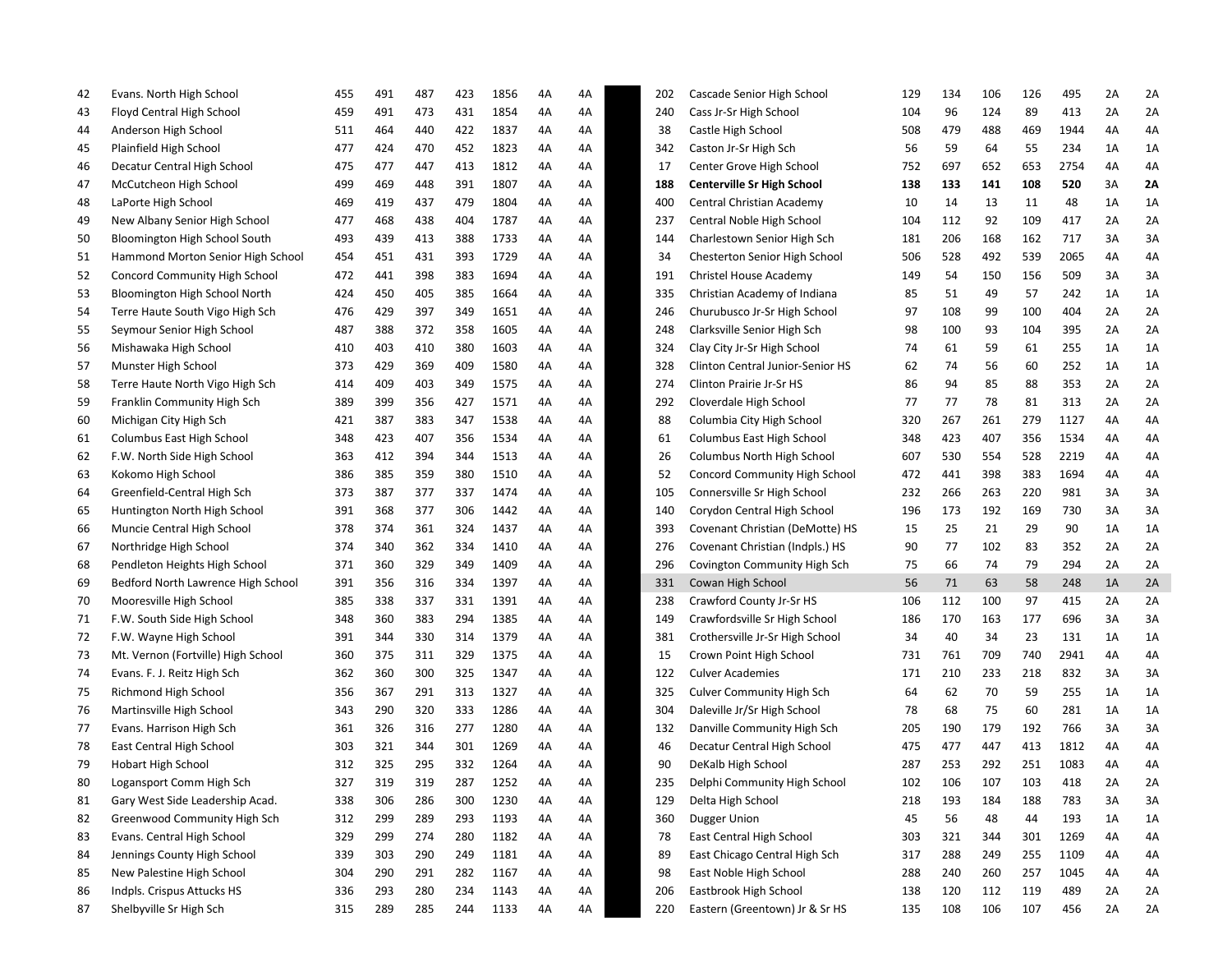| 88        | Columbia City High School                | 320   | 267    | 261 | 279                  | 1127 | 4A           | 4A   | 234 | Eastern (Pekin) High Sch           | 128 | 100 | 97  | 94  | 419  | 2A | 2A |
|-----------|------------------------------------------|-------|--------|-----|----------------------|------|--------------|------|-----|------------------------------------|-----|-----|-----|-----|------|----|----|
| 89        | East Chicago Central High Sch            | 317   | 288    | 249 | 255                  | 1109 | 4A           | 4A   | 287 | Eastern Greene High School         | 96  | 83  | 72  | 70  | 321  | 2A | 2A |
| 90        | DeKalb High School                       | 287   | 253    | 292 | 251                  | 1083 | 4A           | 4A   | 262 | Eastern Hancock High Sch           | 83  | 100 | 97  | 99  | 379  | 2A | 2A |
| 91        | Roncalli High School                     | 278   | 252    | 261 | 290                  | 1081 | 4A           | 4A   | 254 | Eastside Junior-Senior High Sch    | 106 | 92  | 102 | 89  | 389  | 2A | 2A |
| 92        | Plymouth High School                     | 270   | 302    | 246 | 262                  | 1080 | 4A           | 4A   | 125 | Edgewood High School               | 212 | 198 | 194 | 198 | 802  | 3A | 3A |
| 93        | Indpls. Cathedral HS                     | 288   | 298    | 248 | 239                  | 1073 | 4A           | 4A   | 347 | Edinburgh Community High Sch       | 59  | 67  | 52  | 50  | 228  | 1A | 1A |
| 94        | Lowell Senior High School                | 265   | 267    | 289 | 247                  | 1068 | 4A           | 4A   | 376 | <b>Elkhart Christian Academy</b>   | 34  | 38  | 36  | 40  | 148  | 1A | 1A |
| 95        | New Haven High School                    | 305   | 293    | 237 | 229                  | 1064 | 4A           | 4A   | 9   | <b>Elkhart High School</b>         | 962 | 860 | 769 | 739 | 3330 | 4A | 4A |
| 96        | Kankakee Valley High School              | 291   | 256    | 261 | 254                  | 1062 | 4Α           | ЗΛ   | 241 | Elwood Community High School       | 95  | 94  | 114 | 107 | 410  | 2A | 2A |
| 97        | Marion High School                       | 297   | 248    | 232 | 270                  | 1047 | 4A           | 4A   | 386 | Eminence Jr-Sr High School         | 26  | 29  | 41  | 25  | 121  | 1A | 1A |
| 98        | East Noble High School                   | 288   | 240    | 260 | 257                  | 1045 | 4A           | 4A   | 117 | Evans. Bosse High School           | 231 | 226 | 206 | 216 | 879  | 3A | 3A |
| 99        | Jasper High School                       | 267   | 262    | 247 | 269                  | 1045 | 4A           | 4A   | 83  | Evans. Central High School         | 329 | 299 | 274 | 280 | 1182 | 4A | 4A |
| 100       | S.B. Riley High School                   | 277   | 312    | 225 | 216                  | 1030 | 4A           | 4A   | 366 | Evans. Christian School            | 52  | 41  | 43  | 41  | 177  | 1A | 1A |
| 120       | <b>Brebeuf Jesuit Preparatory School</b> | 218   | 214    | 197 | 212                  | 841  | 4A           | 3A   | 74  | Evans. F. J. Reitz High Sch        | 362 | 360 | 300 | 325 | 1347 | 4A | 4A |
| 131       | Yorktown High School                     | 217   | 185    | 180 | 184                  | 766  | 4A           | 4A   | 77  | Evans. Harrison High Sch           | 361 | 326 | 316 | 277 | 1280 | 4A | 4A |
|           |                                          |       |        |     |                      |      |              |      | 200 | <b>Evans. Mater Dei HS</b>         | 124 | 130 | 120 | 122 | 496  | 3A | 2Λ |
|           | Class 3A                                 |       |        |     |                      |      |              |      | 42  | Evans. North High School           | 455 | 491 | 487 | 423 | 1856 | 4A | 4A |
| $21 - 22$ | <b>SCHOOL NAME - by Enrollment</b>       | 9th G | 10th G |     | 11th G 12th G Totals |      | <b>Class</b> | Prev | 176 | Evans. Reitz Memorial HS           | 154 | 143 | 128 | 131 | 556  | 3A | 3A |
| 101       | Indpls. Shortridge HS                    | 289   | 261    | 244 | 231                  | 1025 | 3A           | 3A   | 111 | F.W. Bishop Dwenger HS             | 209 | 255 | 252 | 212 | 928  | 3A | 3A |
| 102       | Highland High School                     | 255   | 266    | 251 | 249                  | 1021 | 3A           | 4A   | 211 | F.W. Bishop Luers HS               | 132 | 126 | 119 | 104 | 481  | 2A | 3A |
| 103       | Lebanon Senior High School               | 273   | 232    | 272 | 224                  | 1001 | 3A           | 3A   | 333 | F.W. Blackhawk Christian Jr-Sr HS  | 71  | 51  | 65  | 58  | 245  | 1A | 1A |
| 104       | New Prairie High School                  | 248   | 247    | 251 | 239                  | 985  | 3A           | 3A   | 330 | F.W. Canterbury School             | 61  | 66  | 59  | 65  | 251  | 1A | 1A |
| 105       | Connersville Sr High School              | 232   | 266    | 263 | 220                  | 981  | 3A           | 3A   | 166 | F.W. Concordia Lutheran HS         | 163 | 140 | 149 | 158 | 610  | 3A | 3A |
| 106       | Herron High School                       | 283   | 256    | 220 | 217                  | 976  | 3A           | 3A   | 62  | F.W. North Side High School        | 363 | 412 | 394 | 344 | 1513 | 4A | 4A |
| 107       | Beech Grove Sr High School               | 254   | 258    | 229 | 227                  | 968  | 3A           | 3A   | 31  | F.W. Northrop High School          | 564 | 503 | 540 | 473 | 2080 | 4A | 4A |
| 108       | Leo Junior/Senior High School            | 236   | 237    | 251 | 244                  | 968  | 3A           | 3A   | 41  | F.W. Snider High School            | 506 | 495 | 438 | 433 | 1872 | 4A | 4A |
| 109       | Northview High School                    | 243   | 251    | 227 | 234                  | 955  | 3A           | 3A   | 71  | F.W. South Side High School        | 348 | 360 | 383 | 294 | 1385 | 4A | 4A |
| 110       | Wawasee High School                      | 238   | 259    | 215 | 236                  | 948  | 3A           | 3A   | 72  | F.W. Wayne High School             | 391 | 344 | 330 | 314 | 1379 | 4A | 4A |
| 111       | F.W. Bishop Dwenger HS                   | 209   | 255    | 252 | 212                  | 928  | 3A           | 3A   | 181 | <b>Fairfield Jr-Sr High School</b> | 150 | 141 | 135 | 117 | 543  | 3A | 2Λ |
| 112       | Silver Creek High School                 | 247   | 246    | 218 | 202                  | 913  | 3A           | 3A   | 344 | Faith Christian School             | 60  | 73  | 46  | 53  | 232  | 1A | 1A |
| 113       | Indpls. George Washington HS             | 297   | 241    | 180 | 192                  | 910  | 3A           | 3A   | 5   | Fishers High School                | 844 | 893 | 930 | 944 | 3611 | 4A | 4A |
| 114       | Frankfort Senior High School             | 268   | 209    | 213 | 203                  | 893  | 3A           | 3A   | 43  | Floyd Central High School          | 459 | 491 | 473 | 431 | 1854 | 4A | 4A |
| 115       | NorthWood High School                    | 231   | 246    | 213 | 198                  | 888  | 3A           | 3A   | 260 | Forest Park Jr-Sr High Sch         | 107 | 73  | 98  | 107 | 385  | 2A | 2A |
| 116       | Boonville High School                    | 224   | 225    | 218 | 218                  | 885  | 3A           | 3A   | 307 | Fountain Central High School       | 76  | 74  | 55  | 70  | 275  | 1A | 2A |
| 117       | Evans. Bosse High School                 | 231   | 226    | 206 | 216                  | 879  | 3A           | 3A   | 114 | Frankfort Senior High School       | 268 | 209 | 213 | 203 | 893  | 3A | 3A |
| 118       | Jay County High School                   | 203   | 219    | 209 | 248                  | 879  | 3A           | 3A   | 12  | Franklin Central High School       | 865 | 824 | 756 | 778 | 3223 | 4A | 4A |
| 119       | New Castle High Sch                      | 223   | 242    | 204 | 206                  | 875  | 3A           | 4A   | 59  | Franklin Community High Sch        | 389 | 399 | 356 | 427 | 1571 | 4A | 4A |
| 121       | Western High School                      | 237   | 208    | 194 | 201                  | 840  | 3A           | 3A   | 134 | Franklin County High               | 207 | 182 | 186 | 181 | 756  | 3A | 3A |
| 122       | <b>Culver Academies</b>                  | 171   | 210    | 233 | 218                  | 832  | 3A           | 3A   | 196 | Frankton Jr-Sr High Sch            | 130 | 141 | 107 | 129 | 507  | RΡ | 2Δ |
| 123       | Mississinewa High School                 | 223   | 206    | 173 | 211                  | 813  | 3A           | 3A   | 297 | <b>Fremont High School</b>         | 74  | 66  | 74  | 77  | 291  | 2A | 1Α |
| 124       | S.B. Saint Joseph's HS                   | 205   | 195    | 205 | 201                  | 806  | 3A           | 3A   | 359 | Frontier Jr-Sr High School         | 47  | 48  | 49  | 52  | 196  | 1A | 1A |
| 125       | Edgewood High School                     | 212   | 198    | 194 | 198                  | 802  | 3A           | 3A   | 169 | Garrett High School                | 157 | 152 | 144 | 151 | 604  | 3A | 3A |
| 126       | S.B. Washington High School              | 240   | 232    | 190 | 139                  | 801  | 3A           | 3A   | 81  | Gary West Side Leadership Acad.    | 338 | 306 | 286 | 300 | 1230 | 4A | 4А |
| 127       | Angola High School                       | 205   | 204    | 197 | 189                  | 795  | 3A           | 3A   | 147 | Gibson Southern High School        | 195 | 191 | 147 | 171 | 704  | 3A | 3A |
| 128       | Norwell High School                      | 176   | 215    | 213 | 186                  | 790  | 3A           | 3A   | 160 | Glenn High School                  | 174 | 150 | 166 | 148 | 638  | 3A | 3A |
| 129       | Delta High School                        | 218   | 193    | 184 | 188                  | 783  | 3A           | 3A   | 36  | Goshen High School                 | 538 | 502 | 524 | 451 | 2015 | 4A | 4A |

| 88   | Columbia City High School                | 320   | 267                  | 261 | 279 | 1127   | 4A    | 4A   | 234 | Eastern (Pekin) High Sch                                       | 128 | 100 | 97  | 94  | 419  | 2A | 2A       |
|------|------------------------------------------|-------|----------------------|-----|-----|--------|-------|------|-----|----------------------------------------------------------------|-----|-----|-----|-----|------|----|----------|
| 89   | East Chicago Central High Sch            | 317   | 288                  | 249 | 255 | 1109   | 4A    | 4A   | 287 | Eastern Greene High School                                     | 96  | 83  | 72  | 70  | 321  | 2A | 2A       |
| 90   | DeKalb High School                       | 287   | 253                  | 292 | 251 | 1083   | 4A    | 4A   | 262 | Eastern Hancock High Sch                                       | 83  | 100 | 97  | 99  | 379  | 2A | 2A       |
| 91   | Roncalli High School                     | 278   | 252                  | 261 | 290 | 1081   | 4A    | 4A   | 254 | Eastside Junior-Senior High Sch                                | 106 | 92  | 102 | 89  | 389  | 2A | 2A       |
| 92   | Plymouth High School                     | 270   | 302                  | 246 | 262 | 1080   | 4A    | 4A   | 125 | Edgewood High School                                           | 212 | 198 | 194 | 198 | 802  | 3A | 3A       |
| 93   | Indpls. Cathedral HS                     | 288   | 298                  | 248 | 239 | 1073   | 4A    | 4A   | 347 | Edinburgh Community High Sch                                   | 59  | 67  | 52  | 50  | 228  | 1A | 1A       |
| 94   | Lowell Senior High School                | 265   | 267                  | 289 | 247 | 1068   | 4A    | 4A   | 376 | Elkhart Christian Academy                                      | 34  | 38  | 36  | 40  | 148  | 1A | 1A       |
| 95   | New Haven High School                    | 305   | 293                  | 237 | 229 | 1064   | 4A    | 4A   | 9   | Elkhart High School                                            | 962 | 860 | 769 | 739 | 3330 | 4A | 4A       |
| 96   | Kankakee Valley High School              | 291   | 256                  | 261 | 254 | 1062   | 4Λ    | ЗΑ   | 241 | Elwood Community High School                                   | 95  | 94  | 114 | 107 | 410  | 2A | 2A       |
| 97   | Marion High School                       | 297   | 248                  | 232 | 270 | 1047   | 4A    | 4A   | 386 | Eminence Jr-Sr High School                                     | 26  | 29  | 41  | 25  | 121  | 1A | 1A       |
| 98   | East Noble High School                   | 288   | 240                  | 260 | 257 | 1045   | 4A    | 4A   | 117 | Evans. Bosse High School                                       | 231 | 226 | 206 | 216 | 879  | 3A | 3A       |
| 99   | Jasper High School                       | 267   | 262                  | 247 | 269 | 1045   | 4A    | 4A   | 83  | Evans. Central High School                                     | 329 | 299 | 274 | 280 | 1182 | 4A | 4A       |
| 100  | S.B. Riley High School                   | 277   | 312                  | 225 | 216 | 1030   | 4A    | 4A   | 366 | Evans. Christian School                                        | 52  | 41  | 43  | 41  | 177  | 1A | 1A       |
| 120  | <b>Brebeuf Jesuit Preparatory School</b> | 218   | 214                  | 197 | 212 | 841    | 4A    | 3A   | 74  | Evans. F. J. Reitz High Sch                                    | 362 | 360 | 300 | 325 | 1347 | 4А | 4A       |
| 131  | Yorktown High School                     | 217   | 185                  | 180 | 184 | 766    | 4A    | 4A   | 77  | Evans. Harrison High Sch                                       | 361 | 326 | 316 | 277 | 1280 | 4A | 4A       |
|      |                                          |       |                      |     |     |        |       |      | 200 | <b>Evans. Mater Dei HS</b>                                     | 124 | 130 | 120 | 122 | 496  | 3A | 2Α       |
|      | Class 3A                                 |       |                      |     |     |        |       |      | 42  | Evans. North High School                                       | 455 | 491 | 487 | 423 | 1856 | 4A | 4А       |
| 1 22 | <b>SCHOOL NAME - by Enrollment</b>       | 9th G | 10th G 11th G 12th G |     |     | Totals | Class | Prev | 176 | Evans. Reitz Memorial HS                                       | 154 | 143 | 128 | 131 | 556  | 3A | 3A       |
| 101  | Indpls. Shortridge HS                    | 289   | 261                  | 244 | 231 | 1025   | 3A    | 3A   | 111 | F.W. Bishop Dwenger HS                                         | 209 | 255 | 252 | 212 | 928  | 3A | 3A       |
| 102  | <b>Highland High School</b>              | 255   | 266                  | 251 | 249 | 1021   | 3A    | 4A   | 211 | F.W. Bishop Luers HS                                           | 132 | 126 | 119 | 104 | 481  | 2A | 3A       |
| 103  | Lebanon Senior High School               | 273   | 232                  | 272 | 224 | 1001   | 3A    | 3A   | 333 | F.W. Blackhawk Christian Jr-Sr HS                              | 71  | 51  | 65  | 58  | 245  | 1A | 1A       |
| 104  | New Prairie High School                  | 248   | 247                  | 251 | 239 | 985    | 3A    | 3A   | 330 | F.W. Canterbury School                                         | 61  | 66  | 59  | 65  | 251  | 1A | 1A       |
| 105  | Connersville Sr High School              | 232   | 266                  | 263 | 220 | 981    | 3A    | 3A   | 166 | F.W. Concordia Lutheran HS                                     | 163 | 140 | 149 | 158 | 610  | 3A | 3A       |
| 106  | Herron High School                       | 283   | 256                  | 220 | 217 | 976    | 3A    | 3A   | 62  | F.W. North Side High School                                    | 363 | 412 | 394 | 344 | 1513 | 4A | 4A       |
| 107  | Beech Grove Sr High School               | 254   | 258                  | 229 | 227 | 968    | 3A    | 3A   | 31  | F.W. Northrop High School                                      | 564 | 503 | 540 | 473 | 2080 | 4A | 4A       |
| 108  | Leo Junior/Senior High School            | 236   | 237                  | 251 | 244 | 968    | 3A    | 3A   | 41  | F.W. Snider High School                                        | 506 | 495 | 438 | 433 | 1872 | 4А | 4A       |
| 109  | Northview High School                    | 243   | 251                  | 227 | 234 | 955    | 3A    | 3A   | 71  | F.W. South Side High School                                    | 348 | 360 | 383 | 294 | 1385 | 4A | 4A       |
| 110  | Wawasee High School                      | 238   | 259                  | 215 | 236 | 948    | 3A    | 3A   | 72  | F.W. Wayne High School                                         | 391 | 344 | 330 | 314 | 1379 | 4A | 4А       |
| 111  | F.W. Bishop Dwenger HS                   | 209   | 255                  | 252 | 212 | 928    | 3A    | 3A   | 181 | <b>Fairfield Jr-Sr High School</b>                             | 150 | 141 | 135 | 117 | 543  | 3A | 2Α       |
| 112  | Silver Creek High School                 | 247   | 246                  | 218 | 202 | 913    | 3A    | 3A   | 344 | Faith Christian School                                         | 60  | 73  | 46  | 53  | 232  | 1A | 1A       |
| 113  | Indpls. George Washington HS             | 297   | 241                  | 180 | 192 | 910    | 3A    | 3A   | 5   | <b>Fishers High School</b>                                     | 844 | 893 | 930 | 944 | 3611 | 4A | 4A       |
| 114  | Frankfort Senior High School             | 268   | 209                  | 213 | 203 | 893    | 3A    | 3A   | 43  | Floyd Central High School                                      | 459 | 491 | 473 | 431 | 1854 | 4A | 4A       |
| 115  | NorthWood High School                    | 231   | 246                  | 213 | 198 | 888    | 3A    | 3A   | 260 | Forest Park Jr-Sr High Sch                                     | 107 | 73  | 98  | 107 | 385  | 2A | 2A       |
| 116  | Boonville High School                    | 224   | 225                  | 218 | 218 | 885    | 3A    | 3A   | 307 | Fountain Central High School                                   | 76  | 74  | 55  | 70  | 275  | 1A | 2A       |
| 117  | Evans. Bosse High School                 | 231   | 226                  | 206 | 216 | 879    | 3A    | 3A   | 114 | Frankfort Senior High School                                   | 268 | 209 | 213 | 203 | 893  | 3A | 3A       |
| 118  | Jay County High School                   | 203   | 219                  | 209 | 248 | 879    | 3A    | 3A   | 12  | Franklin Central High School                                   | 865 | 824 | 756 | 778 | 3223 | 4A | 4A       |
| 119  | New Castle High Sch                      | 223   | 242                  | 204 | 206 | 875    | 3A    | 4A   | 59  | Franklin Community High Sch                                    | 389 | 399 | 356 | 427 | 1571 | 4A | 4A       |
| 121  | Western High School                      | 237   | 208                  | 194 | 201 | 840    | 3A    | 3A   | 134 | <b>Franklin County High</b>                                    | 207 | 182 | 186 | 181 | 756  | 3A | 3A       |
| 122  | <b>Culver Academies</b>                  | 171   | 210                  | 233 | 218 | 832    | 3A    | 3A   | 196 | Frankton Jr-Sr High Sch                                        | 130 | 141 | 107 | 129 | 507  | 3A | 2Α       |
| 123  | Mississinewa High School                 | 223   | 206                  | 173 | 211 | 813    | 3A    | 3A   | 297 | <b>Fremont High School</b>                                     | 74  | 66  | 74  | 77  | 291  | 2Α | 1Α       |
| 124  | S.B. Saint Joseph's HS                   | 205   | 195                  | 205 | 201 | 806    | 3A    | 3A   | 359 | Frontier Jr-Sr High School                                     | 47  | 48  | 49  | 52  | 196  | 1A | 1A       |
| 125  | Edgewood High School                     | 212   | 198                  | 194 | 198 | 802    | 3A    | 3A   | 169 | Garrett High School                                            | 157 | 152 | 144 | 151 | 604  | 3A | 3A       |
| 126  | S.B. Washington High School              | 240   | 232                  | 190 | 139 | 801    | 3A    | 3A   | 81  | Gary West Side Leadership Acad.<br>Gibson Southern High School | 338 | 306 | 286 | 300 | 1230 | 4A | 4Α       |
| 127  | Angola High School                       | 205   | 204                  | 197 | 189 | 795    | 3A    | 3A   | 147 |                                                                | 195 | 191 | 147 | 171 | 704  | 3A | 3A       |
| 128  | Norwell High School<br>Delta High School | 176   | 215                  | 213 | 186 | 790    | 3A    | 3A   | 160 | Glenn High School<br>Goshen High School                        | 174 | 150 | 166 | 148 | 638  | 3A | 3A<br>4A |
| 129  |                                          | 218   | 193                  | 184 | 188 | 783    | 3A    | 3A   | 36  |                                                                | 538 | 502 | 524 | 451 | 2015 | 4A |          |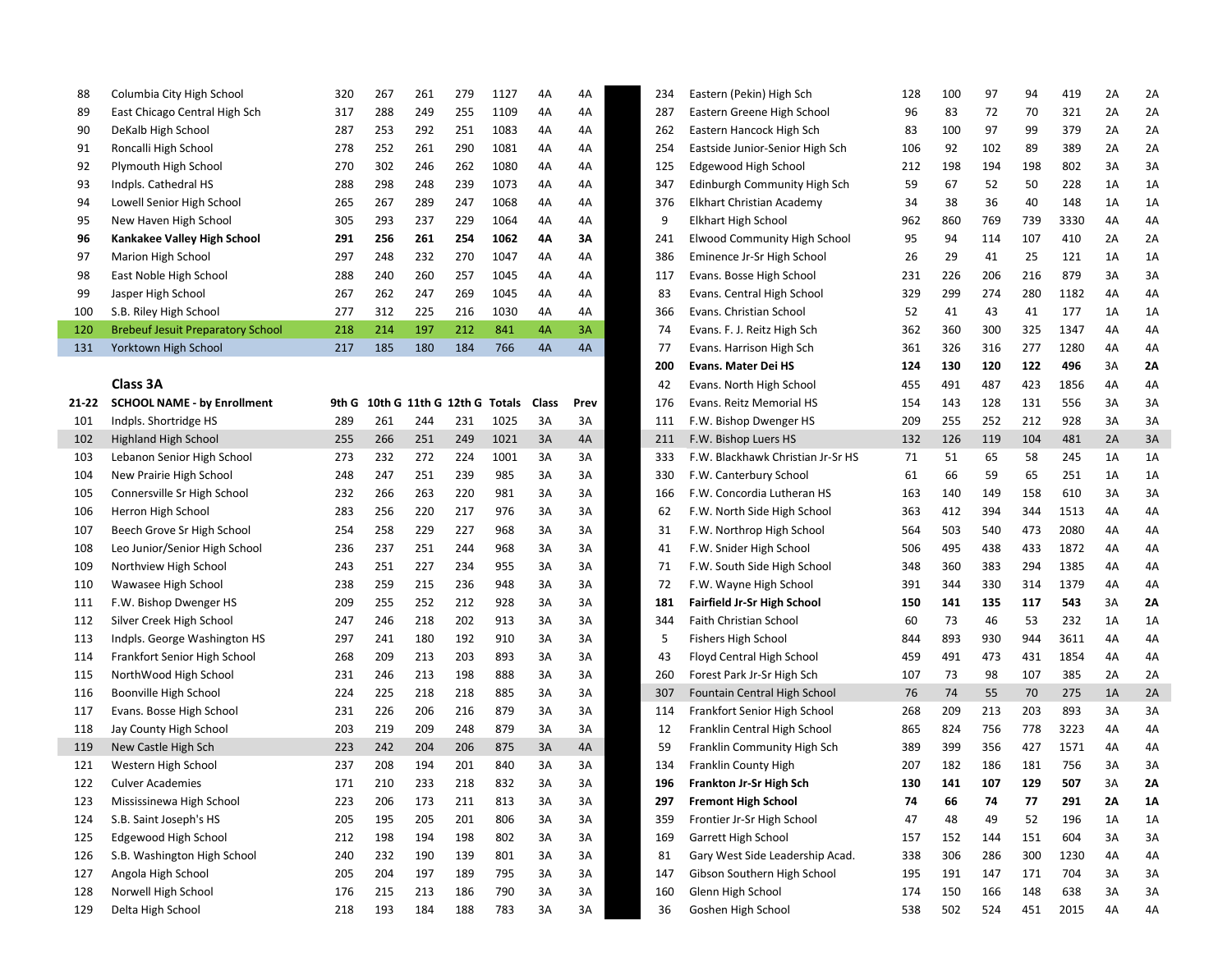| 130 | S.B. Clay High School                | 216        | 174 | 194 | 194        | 778 | 3A | 3A | 215 | Greencastle Senior High Sch           | 128 | 134 | 105 | 108 | 475  | 2A | 3A |
|-----|--------------------------------------|------------|-----|-----|------------|-----|----|----|-----|---------------------------------------|-----|-----|-----|-----|------|----|----|
| 132 | Danville Community High Sch          | 205        | 190 | 179 | 192        | 766 | 3A | 3A | 64  | Greenfield-Central High Sch           | 373 | 387 | 377 | 337 | 1474 | 4A | 4A |
| 133 | Hanover Central High Sch             | 211        | 178 | 204 | 170        | 763 | 3A | 3A | 145 | Greensburg Community High Sch         | 184 | 180 | 166 | 186 | 716  | 3A | 3A |
| 134 | Franklin County High                 | 207        | 182 | 186 | 181        | 756 | 3A | 3A | 373 | Greenwood Christian Academy           | 48  | 52  | 43  | 23  | 166  | 1A | 1A |
| 135 | West Lafayette Jr/Sr High Sch        | 184        | 199 | 175 | 196        | 754 | ЗΑ | 3A | 82  | Greenwood Community High Sch          | 312 | 299 | 289 | 293 | 1193 | 4A | 4A |
| 136 | Washington High School               | 214        | 189 | 181 | 162        | 746 | 3A | 3A | 164 | Griffith Senior High School           | 148 | 140 | 149 | 181 | 618  | 3A | 3A |
| 137 | <b>Guerin Catholic HS</b>            | 196        | 190 | 173 | 181        | 740 | 3A | 3A | 137 | <b>Guerin Catholic HS</b>             | 196 | 190 | 173 | 181 | 740  | 3A | 3A |
| 138 | Madison Consolidated High Sch        | 188        | 193 | 189 | 167        | 737 | 3A | 3A | 281 | Hagerstown Jr-Sr High School          | 96  | 88  | 70  | 78  | 332  | 2A | 2A |
| 139 | Hamilton Heights High School         | 171        | 199 | 184 | 177        | 731 | 3A | 3A | 378 | Hamilton Community High Sch           | 35  | 30  | 41  | 34  | 140  | 1A | 1A |
| 140 | Corydon Central High School          | 196        | 173 | 192 | 169        | 730 | 3A | 3A | 139 | Hamilton Heights High School          | 171 | 199 | 184 | 177 | 731  | 3A | 3A |
| 141 | Scottsburg Senior High School        | 200        | 195 | 165 | 163        | 723 | 3A | 3A | 6   | Hamilton Southeastern HS              | 897 | 846 | 837 | 850 | 3430 | 4A | 4A |
| 142 | Vincennes Lincoln High School        | 222        | 183 | 156 | 161        | 722 | 3A | 3A | 305 | Hammond Acad. Of Sci. & Tech.         | 83  | 76  | 67  | 53  | 279  | 1A | 1A |
| 143 | Lawrenceburg High School             | 170        | 185 | 178 | 185        | 718 | ЗA | 3A | 205 | <b>Hammond Bishop Noll Institute</b>  | 143 | 136 | 109 | 105 | 493  | 3Α | 2A |
| 144 | Charlestown Senior High Sch          | 181        | 206 | 168 | 162        | 717 | 3A | 3A | 40  | Hammond Central High School           | 527 | 450 | 474 | 453 | 1904 | 4A | 4A |
| 145 | Greensburg Community High Sch        | 184        | 180 | 166 | 186        | 716 | 3A | 3A | 51  | Hammond Morton Senior High School     | 454 | 451 | 431 | 393 | 1729 | 4A | 4A |
| 146 | Batesville High School               | 181        | 176 | 183 | 171        | 711 | 3A | 3A | 133 | Hanover Central High Sch              | 211 | 178 | 204 | 170 | 763  | 3A | 3A |
| 147 | Gibson Southern High School          | 195        | 191 | 147 | 171        | 704 | 3A | 3A | 32  | Harrison (W.Laf.) High Sch            | 572 | 561 | 472 | 474 | 2079 | 4A | 4A |
| 148 | West Noble High School               | 191        | 169 | 168 | 175        | 703 | 3A | 3A | 285 | Hauser Jr-Sr High School              | 87  | 69  | 87  | 84  | 327  | 2Α | 1Α |
| 149 | Crawfordsville Sr High School        | 186        | 170 | 163 | 177        | 696 | 3A | 3A | 272 | Hebron High School                    | 97  | 95  | 84  | 79  | 355  | 2A | 2A |
| 150 | Mishawaka Marian HS                  | 196        | 174 | 166 | 154        | 690 | 3A | 3A | 295 | Henryville Jr & Sr High Sch           | 69  | 82  | 78  | 70  | 299  | 2A | 2A |
| 151 | South Dearborn High School           | 194        | 162 | 154 | 179        | 689 | ЗΑ | 3A | 201 | <b>Heritage Christian</b>             | 124 | 126 | 128 | 118 | 496  | 3A | 2Α |
| 152 | North Harrison High School           | 162        | 182 | 153 | 190        | 687 | ЗΑ | 3A | 165 | Heritage Hills High School            | 183 | 138 | 154 | 141 | 616  | 3A | 3A |
| 153 | Indpls. Bishop Chatard HS            | 182        | 170 | 158 | 157        | 667 | ЗA | 3A | 163 | Heritage Jr/Sr High School            | 151 | 170 | 156 | 141 | 618  | 3A | 3A |
| 154 | Rushville Consolidated High Sch      | 189        | 160 | 168 | 143        | 660 | ЗA | 3A | 106 | Herron High School                    | 283 | 256 | 220 | 217 | 976  | 3A | 3A |
| 155 | Twin Lakes Senior High School        | 165        | 177 | 161 | 152        | 655 | ЗA | 3A | 102 | Highland High School                  | 255 | 266 | 251 | 249 | 1021 | 3A | 4A |
| 156 | Peru High School                     | 148        | 161 | 172 | 174        | 655 | ЗA | 3A | 79  | <b>Hobart High School</b>             | 312 | 325 | 295 | 332 | 1264 | 4A | 4A |
| 157 | Owen Valley Community HS             | 165        | 173 | 169 | 143        | 650 | ЗA | 3A | 19  | Homestead Senior High School          | 657 | 611 | 601 | 633 | 2502 | 4A | 4A |
| 158 | Mt. Vernon High School               | 145        | 179 | 154 | 168        | 646 | 3A | 3A | 65  | Huntington North High School          | 391 | 368 | 377 | 306 | 1442 | 4A | 4A |
| 159 | Bellmont Senior High School          | 166        | 154 | 163 | 158        | 641 | ЗA | 3A | 213 | Illiana Christian High School         | 147 | 103 | 108 | 119 | 477  | 2A | 2A |
| 160 | Glenn High School                    | 174        | 150 | 166 | 148        | 638 | ЗA | 3A | 171 | Indian Creek Sr High Sch              | 152 | 162 | 144 | 133 | 591  | 3A | 3A |
| 161 | Tri-West Senior High School          | 181        | 153 | 146 | 145        | 625 | ЗA | 3A | 348 | Indiana Math & Science Academy        | 78  | 63  | 44  | 41  | 226  | 1A | 1A |
| 162 | Calumet High School                  | 161        | 156 | 154 | 152        | 623 | ЗA | 3A | 392 | Indiana School For The Deaf           | 13  | 28  | 27  | 26  | 94   | 1A | 1A |
| 163 | Heritage Jr/Sr High School           | 151        | 170 | 156 | 141        | 618 | ЗA | 3A | 28  | Indpls. Arsenal Technical High School | 560 | 560 | 448 | 554 | 2122 | 4A | 4A |
| 164 | Griffith Senior High School          | 148        | 140 | 149 | 181        | 618 | 3A | 3A | 153 | Indpls. Bishop Chatard HS             | 182 | 170 | 158 | 157 | 667  | 3A | 3A |
| 165 | Heritage Hills High School           | 183        | 138 | 154 | 141        | 616 | ЗA | 3A | 199 | Indpls. Cardinal Ritter HS            | 129 | 116 | 126 | 131 | 502  | 3A | 3A |
| 166 | F.W. Concordia Lutheran HS           | 163        | 140 | 149 | 158        | 610 | 3A | 3A | 93  | Indpls. Cathedral HS                  | 288 | 298 | 248 | 239 | 1073 | 4A | 4A |
| 167 | Northwestern Sr High Sch             | 153        | 143 | 159 | 150        | 605 | 3A | 3A | 86  | Indpls. Crispus Attucks HS            | 336 | 293 | 280 | 234 | 1143 | 4A | 4A |
| 168 | Maconaguah High School               | 163        | 164 | 156 | 121        | 604 | 3A | 3A | 113 | Indpls. George Washington HS          | 297 | 241 | 180 | 192 | 910  | 3A | 3A |
| 169 | Garrett High School                  | 157        | 152 | 144 | 151        | 604 | 3A | ЗΑ | 350 | Indpls. Lutheran High School          | 54  | 57  | 56  | 57  | 224  | 1A | 1A |
| 170 | Princeton Comm High Sch              | 161        | 151 | 161 | 123        | 596 | 3A | 3A | 322 | Indpls. Metropolitan Academy          | 30  | 49  | 73  | 104 | 256  | 1A | 1A |
| 171 | Indian Creek Sr High Sch             | 152        | 162 | 144 | 133        | 591 | 3A | 3A | 227 | Indpls. Scecina Memorial School       | 126 | 114 | 102 | 97  | 439  | 2A | 2A |
| 172 | Jimtown High School                  | 161        | 132 | 147 | 142        | 582 | 3A | 3A | 101 | Indpls. Shortridge HS                 | 289 | 261 | 244 | 231 | 1025 | 3A | 3A |
| 173 | Lakeland High School                 | 137        | 145 | 143 | 156        | 581 | 3A | 3A | 380 | International Sch of Indiana HS       | 32  | 35  | 28  | 43  | 138  | 1A | 1A |
| 174 | <b>Purdue Polytechnical Downtown</b> | <b>158</b> | 148 | 136 | <b>121</b> | 563 | 3A |    | 277 | <b>Irvington Preparatory Academy</b>  | 91  | 91  | 87  | 74  | 343  | 2A | 2A |
| 175 | Tippecanoe Valley High School        | 140        | 136 | 137 | 148        | 561 | 3A | 3A | 312 | Jac-Cen-Del Jr-Sr High School         | 66  | 57  | 67  | 79  | 269  | 1A | 1A |
| 176 | Evans. Reitz Memorial HS             | 154        | 143 | 128 | 131        | 556 | 3A | 3A | 99  | Jasper High School                    | 267 | 262 | 247 | 269 | 1045 | 4A | 4А |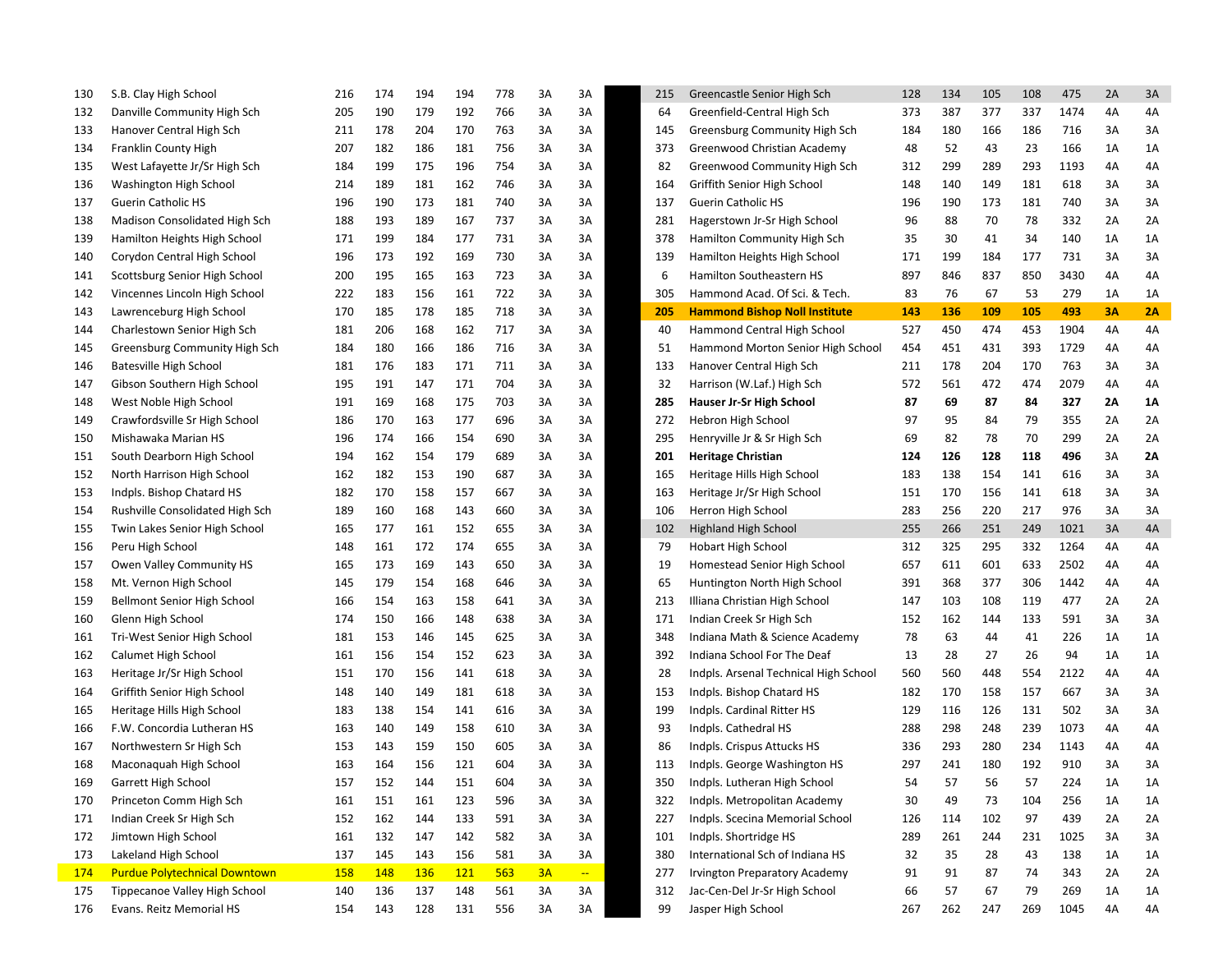| 177   | Woodlan Jr/Sr High School            | 150   | 125 | 127 | 151                         | 553 | 3A           | 3A   | 118 | Jay County High School              | 203 | 219 | 209 | 248 | 879  | 3A | 3A |
|-------|--------------------------------------|-------|-----|-----|-----------------------------|-----|--------------|------|-----|-------------------------------------|-----|-----|-----|-----|------|----|----|
| 178   | Knox Community High School           | 138   | 125 | 150 | 140                         | 553 | 3A           | 3A   | 29  | Jeffersonville High School          | 573 | 552 | 493 | 481 | 2099 | 4A | 4A |
| 179   | North Montgomery High School         | 151   | 120 | 130 | 148                         | 549 | 3A           | 3A   | 84  | Jennings County High School         | 339 | 303 | 290 | 249 | 1181 | 4A | 4A |
| 180   | Speedway Senior High School          | 154   | 139 | 126 | 124                         | 543 | 3A           | 3A   | 172 | Jimtown High School                 | 161 | 132 | 147 | 142 | 582  | 3A | 3A |
| 181   | <b>Fairfield Jr-Sr High School</b>   | 150   | 141 | 135 | 117                         | 543 | 3A           | 2A   | 96  | Kankakee Valley High School         | 291 | 256 | 261 | 254 | 1062 | 4Α | 3A |
| 182   | Oak Hill High School                 | 150   | 131 | 114 | 140                         | 535 | 3A           | 3A   | 283 | Knightstown High School             | 74  | 84  | 100 | 70  | 328  | 2A | 2A |
| 183   | Salem High School                    | 128   | 130 | 133 | 142                         | 533 | 3A           | 3A   | 178 | Knox Community High School          | 138 | 125 | 150 | 140 | 553  | 3A | 3A |
| 184   | Monrovia High School                 | 130   | 124 | 138 | 139                         | 531 | 3A           | 3A   | 63  | Kokomo High School                  | 386 | 385 | 359 | 380 | 1510 | 4A | 4A |
| 185   | West Vigo High School                | 143   | 125 | 130 | 127                         | 525 | 3A           | 3A   | 314 | Kouts Middle/High School            | 71  | 64  | 71  | 62  | 268  | 1A | 1A |
| 186   | <b>Boone Grove High School</b>       | 130   | 133 | 122 | 139                         | 524 | 3A           | 2A   | 389 | LaCrosse Elem & High School         | 24  | 31  | 29  | 27  | 111  | 1A | 1A |
| 187   | <b>Rensselaer Central High Sch</b>   | 138   | 119 | 137 | 127                         | 521 | 3A           | 2A   | 298 | Lafayette Central Catholic Jr-Sr HS | 79  | 77  | 75  | 65  | 296  | 2A | 1Α |
| 188   | <b>Centerville Sr High School</b>    | 138   | 133 | 141 | 108                         | 520 | 3A           | 2A   | 27  | Lafayette Jefferson High School     | 595 | 564 | 500 | 494 | 2153 | 4A | 4A |
| 189   | Southridge High School               | 144   | 144 | 126 | 103                         | 517 | 3A           | 2Α   | 13  | Lake Central High School            | 779 | 817 | 772 | 844 | 3212 | 4A | 4A |
| 190   | Pike Central High Sch                | 147   | 127 | 118 | 120                         | 512 | 3A           | 3A   | 256 | Lake Station Edison Jr-Sr HS        | 97  | 104 | 86  | 101 | 388  | 2A | 2A |
| 192   | Western Boone Jr-Sr High School      | 136   | 123 | 137 | 115                         | 511 | 3A           | 2Α   | 390 | Lakeland Christian Academy          | 35  | 28  | 20  | 25  | 108  | 1A | 1A |
| 193   | River Forest Jr-Sr High School       | 129   | 117 | 126 | 139                         | 511 | 3A           | 3A   | 173 | Lakeland High School                | 137 | 145 | 143 | 156 | 581  | 3A | 3A |
| 194   | South Vermillion High School         | 129   | 130 | 127 | 124                         | 510 | 3A           | 3A   | 371 | Lakewood Park Christian Sch         | 31  | 47  | 52  | 39  | 169  | 1A | 1A |
| 191   | Christel House Academy               | 149   | 54  | 150 | 156                         | 509 | 3A           | 3A   | 339 | Lanesville Jr-Sr HS                 | 69  | 55  | 55  | 58  | 237  | 1A | 1A |
| 195   | Benton Central Jr-Sr High Sch        | 119   | 125 | 127 | 137                         | 508 | 3A           | 3A   | 214 | Lapel Sr High School                | 107 | 124 | 116 | 130 | 477  | 2A | 2A |
| 196   | Frankton Jr-Sr High Sch              | 130   | 141 | 107 | 129                         | 507 | 3A           | 2A   | 48  | LaPorte High School                 | 469 | 419 | 437 | 479 | 1804 | 4A | 4A |
| 197   | <b>Bremen Senior High School</b>     | 124   | 117 | 113 | 149                         | 503 | 3A           | 2A   | 252 | LaVille Jr-Sr High School           | 108 | 94  | 98  | 91  | 391  | 2A | 2A |
| 198   | Brown County High School             | 119   | 139 | 132 | 113                         | 503 | 3A           | 3A   | 24  | Lawrence Central High School        | 568 | 599 | 574 | 514 | 2255 | 4A | 4A |
| 199   | Indpls. Cardinal Ritter HS           | 129   | 116 | 126 | 131                         | 502 | 3A           | 3A   | 16  | Lawrence North High School          | 732 | 728 | 692 | 692 | 2844 | 4A | 4A |
| 200   | <b>Evans. Mater Dei HS</b>           | 124   | 130 | 120 | 122                         | 496 | 3A           | 2A   | 143 | Lawrenceburg High School            | 170 | 185 | 178 | 185 | 718  | 3A | 3A |
| 201   | <b>Heritage Christian</b>            | 124   | 126 | 128 | 118                         | 496 | 3A           | 2A   | 103 | Lebanon Senior High School          | 273 | 232 | 272 | 224 | 1001 | 3A | 3A |
| 284   | Providence HS                        | 87    | 79  | 76  | 85                          | 327 | 3A           | 4A   | 108 | Leo Junior/Senior High School       | 236 | 237 | 251 | 244 | 968  | 3A | 3A |
| 327   | Barr Reeve Jr-Sr High School         | 68    | 75  | 49  | 54                          | 246 | 3A           | 3A   | 383 | Liberty Christian School            | 29  | 30  | 35  | 32  | 126  | 1A | 1A |
| 205   | <b>Hammond Bishop Noll Institute</b> | 143   | 136 | 109 | 105                         | 493 | <b>3A</b>    | 2A   | 221 | Lighthouse Charter Sch. (CPA-Gary)  | 113 | 110 | 129 | 103 | 455  | 2A | 3A |
|       |                                      |       |     |     |                             |     |              |      | 397 | Lighthouse Christian Academy        | 14  | 18  | 22  | 21  | 75   | 1A | 1A |
|       | Class 2A                             |       |     |     |                             |     |              |      | 259 | Linton-Stockton High School         | 83  | 119 | 97  | 87  | 386  | 2A | 2A |
| 21-22 | <b>SCHOOL NAME - by Enrollment</b>   | 9th G |     |     | 10th G 11th G 12th G Totals |     | <b>Class</b> | Prev | 80  | Logansport Comm High Sch            | 327 | 319 | 319 | 287 | 1252 | 4A | 4A |
| 202   | Cascade Senior High School           | 129   | 134 | 106 | 126                         | 495 | 2A           | 2A   | 326 | Loogootee Jr/Sr High School         | 65  | 52  | 69  | 68  | 254  | 1A | 1A |
| 203   | Rochester Community High School      | 121   | 133 | 134 | 107                         | 495 | 2A           | 2A   | 94  | Lowell Senior High School           | 265 | 267 | 289 | 247 | 1068 | 4A | 4A |
| 204   | Alexandria-Monroe High School        | 121   | 137 | 119 | 117                         | 494 | 2A           | 2A   | 168 | Maconaquah High School              | 163 | 164 | 156 | 121 | 604  | 3A | 3A |
| 206   | Eastbrook High School                | 138   | 120 | 112 | 119                         | 489 | 2A           | 2A   | 138 | Madison Consolidated High Sch       | 188 | 193 | 189 | 167 | 737  | 3A | 3A |
| 207   | <b>Blackford High School</b>         | 120   | 140 | 115 | 114                         | 489 | 2A           | 2A   | 275 | Madison-Grant High School           | 90  | 100 | 80  | 82  | 352  | 2A | 2A |
| 208   | Brownstown Central High Sch          | 131   | 128 | 100 | 129                         | 488 | 2A           | 3A   | 212 | Manchester Jr-Sr High School        | 120 | 121 | 122 | 116 | 479  | 2A | 2A |
| 209   | Southmont Sr High School             | 137   | 128 | 123 | 99                          | 487 | 2A           | 2A   | 97  | Marion High School                  | 297 | 248 | 232 | 270 | 1047 | 4A | 4A |
| 210   | Whiting High School                  | 120   | 115 | 123 | 124                         | 482 | 2A           | 2A   | 345 | Marquette Catholic HS               | 61  | 38  | 68  | 62  | 229  | ΊA | 1A |
| 211   | F.W. Bishop Luers HS                 | 132   | 126 | 119 | 104                         | 481 | 2A           | 3A   | 76  | Martinsville High School            | 343 | 290 | 320 | 333 | 1286 | 4A | 4A |
| 212   | Manchester Jr-Sr High School         | 120   | 121 | 122 | 116                         | 479 | 2A           | 2A   | 47  | McCutcheon High School              | 499 | 469 | 448 | 391 | 1807 | 4A | 4A |
| 213   | Illiana Christian High School        | 147   | 103 | 108 | 119                         | 477 | 2A           | 2A   | 399 | Medora Jr & Sr High School          | 10  | 20  | 13  | 8   | 51   | 1A | 1A |
| 214   | Lapel Sr High School                 | 107   | 124 | 116 | 130                         | 477 | 2A           | 2A   | 37  | Merrillville High Sch               | 509 | 495 | 492 | 508 | 2004 | 4A | 4A |
| 215   | Greencastle Senior High Sch          | 128   | 134 | 105 | 108                         | 475 | 2A           | 3A   | 60  | Michigan City High Sch              | 421 | 387 | 383 | 347 | 1538 | 4A | 4A |
| 216   | Sullivan High School                 | 123   | 136 | 106 | 107                         | 472 | 2A           | 3A   | 289 | Milan High School                   | 91  | 91  | 73  | 64  | 319  | 2A | 2A |
| 217   | Wabash High School                   | 126   | 125 | 119 | 101                         | 471 | 2A           | 2A   | 56  | Mishawaka High School               | 410 | 403 | 410 | 380 | 1603 | 4A | 4A |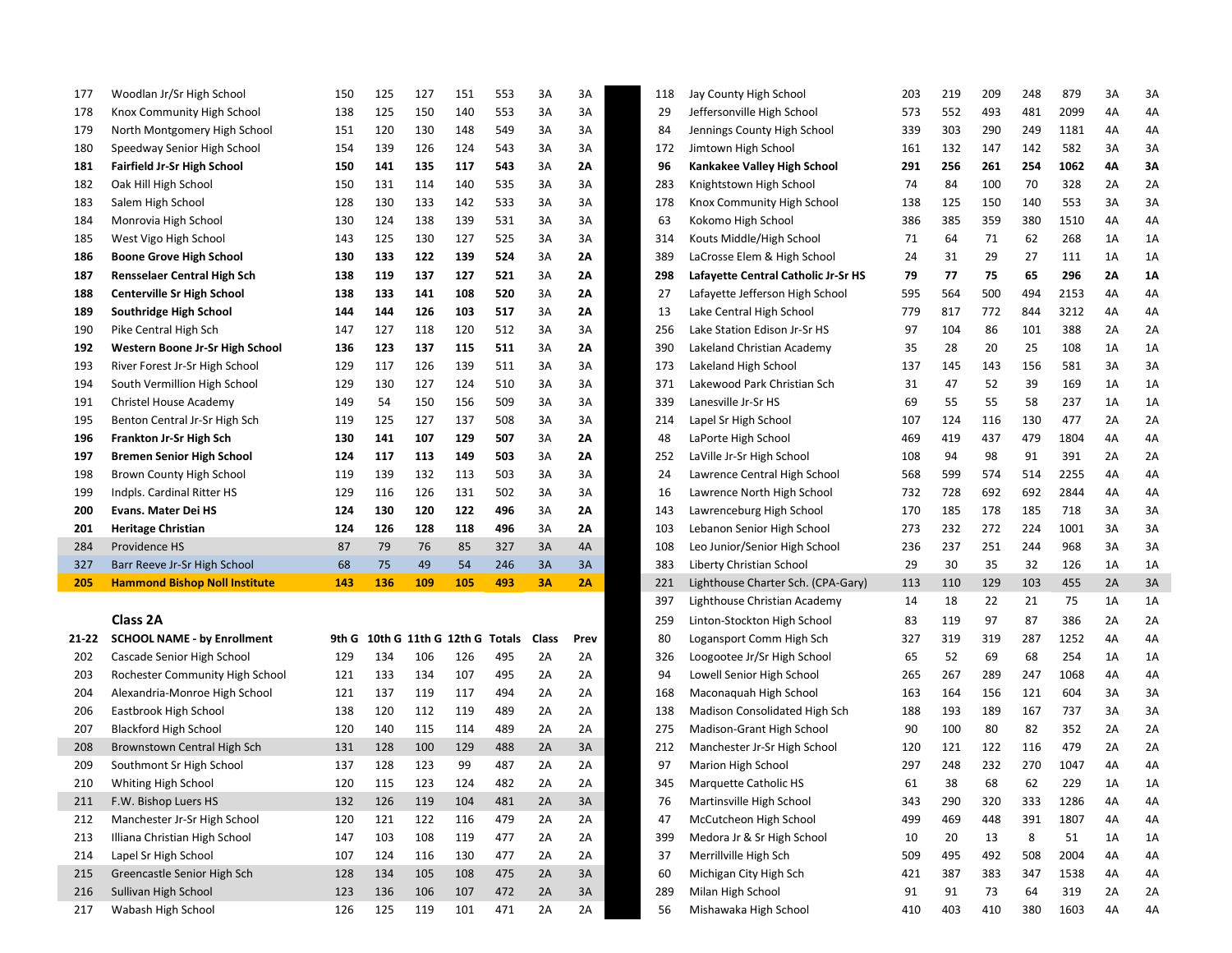| 218        | <b>Bluffton High School</b>                   | 110 | 129 | 117 | 115 | 471 | 2A | 2A | 150 | Mishawaka Marian HS                                        | 196 | 174 | 166       | 154       | 690  | 3A | 3A                      |
|------------|-----------------------------------------------|-----|-----|-----|-----|-----|----|----|-----|------------------------------------------------------------|-----|-----|-----------|-----------|------|----|-------------------------|
| 219        | <b>Triton Central High School</b>             | 129 | 106 | 111 | 116 | 462 | 2A | 2A | 123 | Mississinewa High School                                   | 223 | 206 | 173       | 211       | 813  | 3A | 3A                      |
| 220        | Eastern (Greentown) Jr & Sr HS                | 135 | 108 | 106 | 107 | 456 | 2A | 2A | 223 | Mitchell High School                                       | 126 | 117 | 110       | 100       | 453  | 2A | 2A                      |
| 221        | Lighthouse Charter Sch. (CPA-Gary)            | 113 | 110 | 129 | 103 | 455 | 2A | 3A | 288 | Monroe Central Jr-Sr High Sch                              | 84  | 77  | 73        | 86        | 320  | 2A | 2A                      |
| 222        | <b>Tipton High School</b>                     | 114 | 120 | 114 | 106 | 454 | 2A | 2A | 184 | Monrovia High School                                       | 130 | 124 | 138       | 139       | 531  | 3A | 3A                      |
| 223        | Mitchell High School                          | 126 | 117 | 110 | 100 | 453 | 2A | 2A | 70  | Mooresville High School                                    | 385 | 338 | 337       | 331       | 1391 | 4A | 4A                      |
| 224        | North Posey Sr High Sch                       | 120 | 105 | 93  | 127 | 445 | 2A | 2A | 340 | Morgan Township Middle/High School                         | 63  | 57  | 56        | 60        | 236  | 1A | 1A                      |
| 225        | North Putnam Sr High Sch                      | 117 | 103 | 108 | 116 | 444 | 2A | 2A | 364 | Morristown Jr-Sr High School                               | 43  | 37  | 50        | 59        | 189  | 1A | 1A                      |
| 226        | Tell City Jr-Sr High School                   | 115 | 100 | 107 | 122 | 444 | 2A | 2A | 73  | Mt. Vernon (Fortville) High School                         | 360 | 375 | 311       | 329       | 1375 | 4A | 4A                      |
| 227        | Indpls. Scecina Memorial School               | 126 | 114 | 102 | 97  | 439 | 2A | 2A | 158 | Mt. Vernon High School                                     | 145 | 179 | 154       | 168       | 646  | 3A | 3A                      |
| 228        | Wheeler High School                           | 95  | 107 | 113 | 122 | 437 | 2A | 3A | 396 | <b>MTI School of Knowledge</b>                             | 19  | 24  | <b>18</b> | <b>16</b> | 77   | 1A | $\mathbb{L} \mathbb{L}$ |
| 229        | Prairie Heights Sr High Sch                   | 113 | 113 | 105 | 101 | 432 | 2A | 2A | 232 | Muncie Burris Laboratory School                            | 61  | 62  | 152       | 148       | 423  | 2A | 3A                      |
| 230        | Switzerland Co Senior High Sch                | 127 | 101 | 100 | 100 | 428 | 2A | 2A | 66  | Muncie Central High School                                 | 378 | 374 | 361       | 324       | 1437 | 4A | 4A                      |
| 231        | Northeastern High School                      | 122 | 107 | 105 | 92  | 426 | 2A | 2A | 57  | Munster High School                                        | 373 | 429 | 369       | 409       | 1580 | 4A | 4Α                      |
| 232        | Muncie Burris Laboratory School               | 61  | 62  | 152 | 148 | 423 | 2A | 3A | 49  | New Albany Senior High School                              | 477 | 468 | 438       | 404       | 1787 | 4A | 4Α                      |
| 233        | 21st Century Charter Sch of Gary              | 113 | 117 | 94  | 97  | 421 | 2Λ | 1Α | 119 | New Castle High Sch                                        | 223 | 242 | 204       | 206       | 875  | 3A | 4A                      |
| 234        | Eastern (Pekin) High Sch                      | 128 | 100 | 97  | 94  | 419 | 2A | 2A | 95  | New Haven High School                                      | 305 | 293 | 237       | 229       | 1064 | 4A | 4A                      |
| 235        | Delphi Community High School                  | 102 | 106 | 107 | 103 | 418 | 2A | 2A | 85  | New Palestine High School                                  | 304 | 290 | 291       | 282       | 1167 | 4A | 4A                      |
| 236        | Whitko High School                            | 115 | 96  | 81  | 125 | 417 | 2A | 2A | 104 | New Prairie High School                                    | 248 | 247 | 251       | 239       | 985  | 3A | 3A                      |
| 237        | Central Noble High School                     | 104 | 112 | 92  | 109 | 417 | 2A | 2A | 369 | New Washington Middle/High School                          | 48  | 49  | 36        | 41        | 174  | 1A | 1A                      |
| 238        | Crawford County Jr-Sr HS                      | 106 | 112 | 100 | 97  | 415 | 2A | 2A | 11  | Noblesville High School                                    | 881 | 812 | 767       | 774       | 3234 | 4A | 4Α                      |
| 239        | Shenandoah High School                        | 106 | 98  | 108 | 103 | 415 | 2A | 2A | 320 | North Central (Farmersburg) HS                             | 61  | 76  | 62        | 58        | 257  | 1A | 1A                      |
| 240        | Cass Jr-Sr High School                        | 104 | 96  | 124 | 89  | 413 | 2A | 2A | 4   | North Central (Indpls.) High School                        | 914 | 936 | 937       | 922       | 3709 | 4A | 4A                      |
|            |                                               |     |     |     |     |     |    |    | 300 |                                                            |     |     |           |           |      |    |                         |
| 241        | Elwood Community High School                  | 95  | 94  | 114 | 107 | 410 | 2A | 2A |     | North Daviess Jr-Sr High Sch                               | 87  | 63  | 74        | 62        | 286  | 2A | 2A                      |
| 242        | <b>Riverside High School</b>                  | 99  | 114 | 94  | 102 | 409 | 2Λ | 1Α | 294 | North Decatur Jr-Sr High Sch                               | 80  | 79  | 79        | 64        | 302  | 2A | 2A                      |
| 243        | Andrean High School                           | 119 | 105 | 104 | 80  | 408 | 2A | 2A | 152 | North Harrison High School                                 | 162 | 182 | 153       | 190       | 687  | 3A | 3A                      |
| 244        | Winchester Community High Sch                 | 118 | 90  | 107 | 90  | 405 | 2A | 2A | 286 | North Judson-San Pierre High Sch                           | 82  | 87  | 79        | 75        | 323  | 2A | 2A                      |
| 245        | S.B. Career Academy                           | 126 | 91  | 95  | 92  | 404 | 2A | 2A | 255 | North Knox High School                                     | 99  | 109 | 90        | 90        | 388  | 2A | 2A                      |
| 246        | Churubusco Jr-Sr High School                  | 97  | 108 | 99  | 100 | 404 | 2A | 2A | 299 | North Miami Middle/High School                             | 66  | 71  | 84        | 66        | 287  | 2Α | 1Α                      |
| 247        | Paoli Jr & Sr High Sch                        | 101 | 105 | 85  | 110 | 401 | 2A | 2A | 179 | North Montgomery High School                               | 151 | 120 | 130       | 148       | 549  | 3A | 3A                      |
| 248        | Clarksville Senior High Sch                   | 98  | 100 | 93  | 104 | 395 | 2A | 2A | 269 | North Newton Jr-Sr High Sch                                | 98  | 77  | 90        | 95        | 360  | 2A | 2A                      |
| 249        | Perry Central Jr-Sr High Sch                  | 117 | 97  | 95  | 85  | 394 | 2A | 2A | 224 | North Posey Sr High Sch                                    | 120 | 105 | 93        | 127       | 445  | 2A | 2A                      |
| 250        | Austin High School                            | 111 | 98  | 98  | 87  | 394 | 2A | 2A | 225 | North Putnam Sr High Sch                                   | 117 | 103 | 108       | 116       | 444  | 2A | 2A                      |
| 251        | Union County High School                      | 88  | 125 | 95  | 85  | 393 | 2A | 2A | 356 | North Vermillion High School                               | 44  | 54  | 58        | 57        | 213  | 1A | 1A                      |
| 252        | LaVille Jr-Sr High School                     | 108 | 94  | 98  | 91  | 391 | 2A | 2A | 310 | North White Jr/Sr High School                              | 71  | 76  | 69        | 56        | 272  | 1A | 1A                      |
| 253        | Westview Jr-Sr High School                    | 96  | 94  | 104 | 96  | 390 | 2A | 2A | 309 | Northeast Dubois High School                               | 68  | 70  | 64        | 73        | 275  | 1A | 1A                      |
| 254        | Eastside Junior-Senior High Sch               | 106 | 92  | 102 | 89  | 389 | 2A | 2A | 231 | Northeastern High School                                   | 122 | 107 | 105       | 92        | 426  | 2A | 2A                      |
| 255        | North Knox High School                        | 99  | 109 | 90  | 90  | 388 | 2A | 2A | 306 | Northfield Jr-Sr High School                               | 77  | 69  | 65        | 64        | 275  | 1A | 1A                      |
| 256        | Lake Station Edison Jr-Sr HS                  | 97  | 104 | 86  | 101 | 388 | 2A | 2A | 67  | Northridge High School                                     | 374 | 340 | 362       | 334       | 1410 | 4A | 4А                      |
| 257        | Winamac Community High School                 | 103 | 103 | 83  | 98  | 387 | 2A | 2A | 109 | Northview High School                                      | 243 | 251 | 227       | 234       | 955  | 3A | 3A                      |
| 258        | Seeger Memorial Jr-Sr HS                      | 101 | 94  | 101 | 91  | 387 | 2A | 2A | 167 | Northwestern Sr High Sch                                   | 153 | 143 | 159       | 150       | 605  | 3A | 3A                      |
| 259        | Linton-Stockton High School                   | 83  | 119 | 97  | 87  | 386 | 2A | 2A | 115 | NorthWood High School                                      | 231 | 246 | 213       | 198       | 888  | 3A | 3A                      |
| 260        | Forest Park Jr-Sr High Sch                    | 107 | 73  | 98  | 107 | 385 | 2A | 2A | 128 | Norwell High School                                        | 176 | 215 | 213       | 186       | 790  | 3A | 3A                      |
| 261        | South Knox Middle-High School                 | 105 | 97  | 93  | 84  | 379 | 2A | 2A | 182 | Oak Hill High School                                       | 150 | 131 | 114       | 140       | 535  | 3A | 3A                      |
| 262<br>263 | Eastern Hancock High Sch<br>Park Tudor School | 83  | 100 | 97  | 99  | 379 | 2A | 2A | 365 | <b>Oldenburg Academy</b><br>Oregon-Davis Jr-Sr High School | 44  | 41  | 42        | 52<br>35  | 179  | 1A | 1A                      |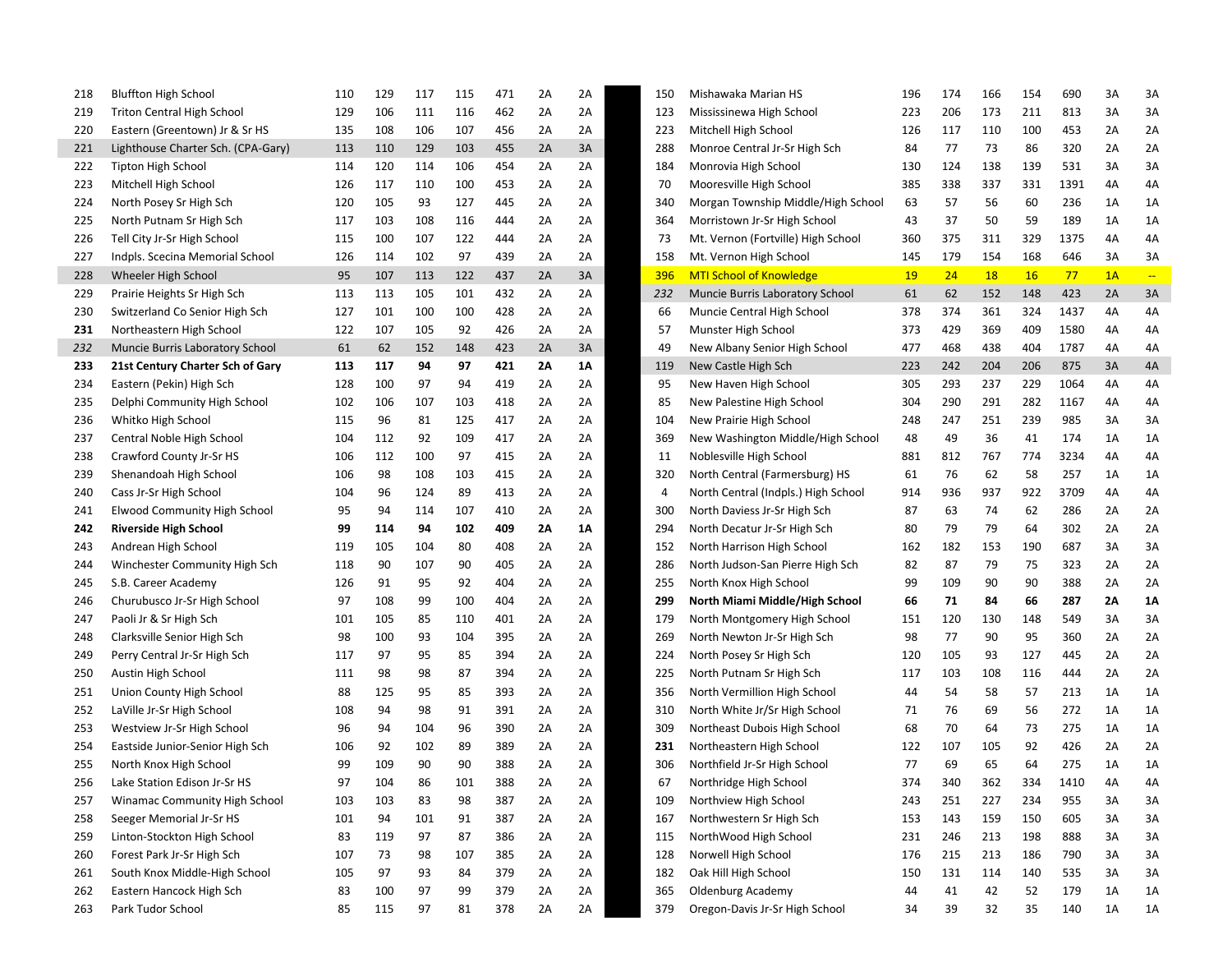| 264   | Southwestern (Hanover) Middle/Sr HS  | 92  | 97  | 90  | 98 | 377                                     | 2A        | 2A   | 323 | Orleans Jr-Sr High Sch               | 75         | 76  | 65         | 40         | 256  | 1A | 1A            |
|-------|--------------------------------------|-----|-----|-----|----|-----------------------------------------|-----------|------|-----|--------------------------------------|------------|-----|------------|------------|------|----|---------------|
| 265   | South Spencer High School            | 94  | 93  | 90  | 98 | 375                                     | 2A        | 2A   | 157 | Owen Valley Community HS             | 165        | 173 | 169        | 143        | 650  | 3A | 3A            |
| 266   | Adams Central High School            | 104 | 100 | 84  | 80 | 368                                     | 2A        | 2A   | 247 | Paoli Jr & Sr High Sch               | 101        | 105 | 85         | 110        | 401  | 2A | 2A            |
| 267   | Parke Heritage High School           | 97  | 93  | 98  | 80 | 368                                     | 2A        | 2A   | 263 | Park Tudor School                    | 85         | 115 | 97         | 81         | 378  | 2A | 2A            |
| 268   | South Ripley High School             | 94  | 86  | 89  | 93 | 362                                     | 2A        | 2A   | 267 | Parke Heritage High School           | 97         | 93  | 98         | 80         | 368  | 2A | 2A            |
| 269   | North Newton Jr-Sr High Sch          | 98  | 77  | 90  | 95 | 360                                     | 2A        | 2A   | 68  | Pendleton Heights High School        | 371        | 360 | 329        | 349        | 1409 | 4A | 4A            |
| 270   | South Putnam High School             | 99  | 81  | 102 | 77 | 359                                     | 2A        | 2A   | 8   | Penn High School                     | 859        | 848 | 852        | 786        | 3345 | 4A | 4A            |
| 271   | Wapahani High School                 | 92  | 83  | 102 | 81 | 358                                     | 2A        | 3A   | 249 | Perry Central Jr-Sr High Sch         | 117        | 97  | 95         | 85         | 394  | 2A | 2A            |
| 272   | Hebron High School                   | 97  | 95  | 84  | 79 | 355                                     | 2A        | 2A   | 22  | Perry Meridian High School           | 624        | 577 | 588        | 596        | 2385 | 4A | 4A            |
| 273   | <b>Taylor High School</b>            | 104 | 87  | 86  | 76 | 353                                     | 2A        | 2A   | 156 | Peru High School                     | 148        | 161 | 172        | 174        | 655  | 3A | 3A            |
| 274   | Clinton Prairie Jr-Sr HS             | 86  | 94  | 85  | 88 | 353                                     | 2A        | 2A   | 190 | Pike Central High Sch                | 147        | 127 | 118        | 120        | 512  | 3A | 3A            |
| 275   | Madison-Grant High School            | 90  | 100 | 80  | 82 | 352                                     | 2A        | 2A   | 7   | Pike High School                     | 862        | 894 | 849        | 782        | 3387 | 4A | 4A            |
| 276   | Covenant Christian (Indpls.) HS      | 90  | 77  | 102 | 83 | 352                                     | 2A        | 2A   | 291 | Pioneer Jr-Sr High School            | 88         | 70  | 76         | 79         | 313  | 2Α | 1A            |
| 277   | <b>Irvington Preparatory Academy</b> | 91  | 91  | 87  | 74 | 343                                     | 2A        | 2A   | 45  | Plainfield High School               | 477        | 424 | 470        | 452        | 1823 | 4A | 4A            |
| 278   | University High School of Indiana    | 86  | 86  | 85  | 86 | 343                                     | 2A        | 2A   | 92  | Plymouth High School                 | 270        | 302 | 246        | 262        | 1080 | 4А | 4A            |
| 279   | Carroll (Flora) Jr-Sr High Sch       | 95  | 90  | 91  | 61 | 337                                     | 2A        | 2A   | 23  | Portage High School                  | 564        | 572 | 582        | 560        | 2278 | 4Α | 4A            |
| 280   | South Adams High School              | 78  | 92  | 79  | 88 | 337                                     | 2A        | 2A   | 229 | Prairie Heights Sr High Sch          | 113        | 113 | 105        | 101        | 432  | 2A | 2A            |
| 281   | Hagerstown Jr-Sr High School         | 96  | 88  | 70  | 78 | 332                                     | 2A        | 2A   | 170 | Princeton Comm High Sch              | 161        | 151 | 161        | 123        | 596  | 3A | 3A            |
| 282   | Sheridan High School                 | 79  | 80  | 82  | 88 | 329                                     | 2A        | 2A   | 363 | Providence Cristo Rey HS             | 48         | 59  | 45         | 39         | 191  | 1A | 1A            |
| 283   | Knightstown High School              | 74  | 84  | 100 | 70 | 328                                     | 2A        | 2A   | 284 | Providence HS                        | 87         | 79  | 76         | 85         | 327  | 3A | 4A            |
| 285   | <b>Hauser Jr-Sr High School</b>      | 87  | 69  | 87  | 84 | 327                                     | 2Λ        | 1Α   | 174 | <b>Purdue Polytechnical Downtown</b> | <b>158</b> | 148 | <b>136</b> | <b>121</b> | 563  | 3A | $\rightarrow$ |
| 286   | North Judson-San Pierre High Sch     | 82  | 87  | 79  | 75 | 323                                     | 2A        | 2A   | 375 | Randolph Southern HS                 | 39         | 47  | 33         | 40         | 159  | 1A | 1A            |
| 287   | Eastern Greene High School           | 96  | 83  | 72  | 70 | 321                                     | 2A        | 2A   | 187 | <b>Rensselaer Central High Sch</b>   | 138        | 119 | 137        | 127        | 521  | 3A | 2Α            |
| 288   | Monroe Central Jr-Sr High Sch        | 84  | 77  | 73  | 86 | 320                                     | 2A        | 2A   | 75  | Richmond High School                 | 356        | 367 | 291        | 313        | 1327 | 4A | 4A            |
| 289   | Milan High School                    | 91  | 91  | 73  | 64 | 319                                     | 2A        | 2A   | 346 | Rising Sun High School               | 60         | 61  | 51         | 57         | 229  | 1A | 1A            |
| 290   | South Central (Union Mills) Jr-Sr HS | 80  | 82  | 68  | 84 | 314                                     | 2A        | 2A   | 193 | River Forest Jr-Sr High School       | 129        | 117 | 126        | 139        | 511  | 3A | 3A            |
| 291   | Pioneer Jr-Sr High School            | 88  | 70  | 76  | 79 | 313                                     | 2Α        | 1Α   | 242 | <b>Riverside High School</b>         | 99         | 114 | 94         | 102        | 409  | 2A | 1A            |
| 292   | Cloverdale High School               | 77  | 77  | 78  | 81 | 313                                     | 2A        | 2A   | 293 | Riverton Parke Jr-Sr High School     | 91         | 76  | 61         | 83         | 311  | 2A | 2A            |
| 293   | Riverton Parke Jr-Sr High School     | 91  | 76  | 61  | 83 | 311                                     | 2A        | 2A   | 203 | Rochester Community High School      | 121        | 133 | 134        | 107        | 495  | 2A | 2A            |
| 294   | North Decatur Jr-Sr High Sch         | 80  | 79  | 79  | 64 | 302                                     | 2A        | 2A   | 367 | Rock Creek Community Academy         | 47         | 52  | 43         | 34         | 176  | 1A | 1A            |
| 295   | Henryville Jr & Sr High Sch          | 69  | 82  | 78  | 70 | 299                                     | 2A        | 2A   | 91  | Roncalli High School                 | 278        | 252 | 261        | 290        | 1081 | 4A | 4A            |
| 298   | Lafayette Central Catholic Jr-Sr HS  | 79  | 77  | 75  | 65 | 296                                     | 2Α        | 1Α   | 311 | Rossville Senior High School         | 69         | 69  | 55         | 78         | 271  | 1A | 2A            |
| 296   | Covington Community High Sch         | 75  | 66  | 74  | 79 | 294                                     | 2A        | 2A   | 154 | Rushville Consolidated High Sch      | 189        | 160 | 168        | 143        | 660  | 3A | 3A            |
| 297   | <b>Fremont High School</b>           | 74  | 66  | 74  | 77 | 291                                     | 2Λ        | 1Α   | 39  | S.B. Adams High School               | 509        | 517 | 466        | 425        | 1917 | 4А | 4A            |
| 299   | North Miami Middle/High School       | 66  | 71  | 84  | 66 | 287                                     | <b>2A</b> | 1Α   | 245 | S.B. Career Academy                  | 126        | 91  | 95         | 92         | 404  | 2A | 2A            |
| 300   | North Daviess Jr-Sr High Sch         | 87  | 63  | 74  | 62 | 286                                     | 2A        | 2A   | 130 | S.B. Clay High School                | 216        | 174 | 194        | 194        | 778  | 3A | 3A            |
| 301   | Wes-Del Middle/Senior High Sch       | 70  | 68  | 67  | 81 | 286                                     | 2Α        | 1Α   | 100 | S.B. Riley High School               | 277        | 312 | 225        | 216        | 1030 | 4A | 4A            |
|       |                                      |     |     |     |    |                                         |           |      | 124 | S.B. Saint Joseph's HS               | 205        | 195 | 205        | 201        | 806  | 3A | 3A            |
|       | Class 1A                             |     |     |     |    |                                         |           |      | 126 | S.B. Washington High School          | 240        | 232 | 190        | 139        | 801  | 3A | 3A            |
| 21-22 | <b>SCHOOL NAME - by Enrollment</b>   |     |     |     |    | 9th G 10th G 11th G 12th G Totals Class |           | Prev | 183 | Salem High School                    | 128        | 130 | 133        | 142        | 533  | 3A | 3A            |
| 302   | Bowman Leadership Academy            | 76  | 72  | 74  | 63 | 285                                     | 1A        | 2A   | 141 | Scottsburg Senior High School        | 200        | 195 | 165        | 163        | 723  | 3A | 3A            |
| 303   | Tecumseh Jr-Sr High Sch              | 68  | 79  | 74  | 62 | 283                                     | 1A        | 2A   | 258 | Seeger Memorial Jr-Sr HS             | 101        | 94  | 101        | 91         | 387  | 2A | 2A            |
| 304   | Daleville Jr/Sr High School          | 78  | 68  | 75  | 60 | 281                                     | 1A        | 1A   | 395 | Seton Catholic High School           | 22         | 22  | 23         | 11         | 78   | 1A | 1A            |
| 305   | Hammond Acad. Of Sci. & Tech.        | 83  | 76  | 67  | 53 | 279                                     | 1A        | 1A   | 55  | Seymour Senior High School           | 487        | 388 | 372        | 358        | 1605 | 4A | 4A            |
| 306   | Northfield Jr-Sr High School         | 77  | 69  | 65  | 64 | 275                                     | 1A        | 1A   | 372 | Shakamak Jr-Sr High Sch              | 50         | 47  | 42         | 28         | 167  | 1A | 1A            |
| 307   | Fountain Central High School         | 76  | 74  | 55  | 70 | 275                                     | 1A        | 2A   | 382 | Shawe Memorial HS                    | 30         | 37  | 41         | 19         | 127  | 1A | 1A            |
|       |                                      |     |     |     |    |                                         |           |      |     |                                      |            |     |            |            |      |    |               |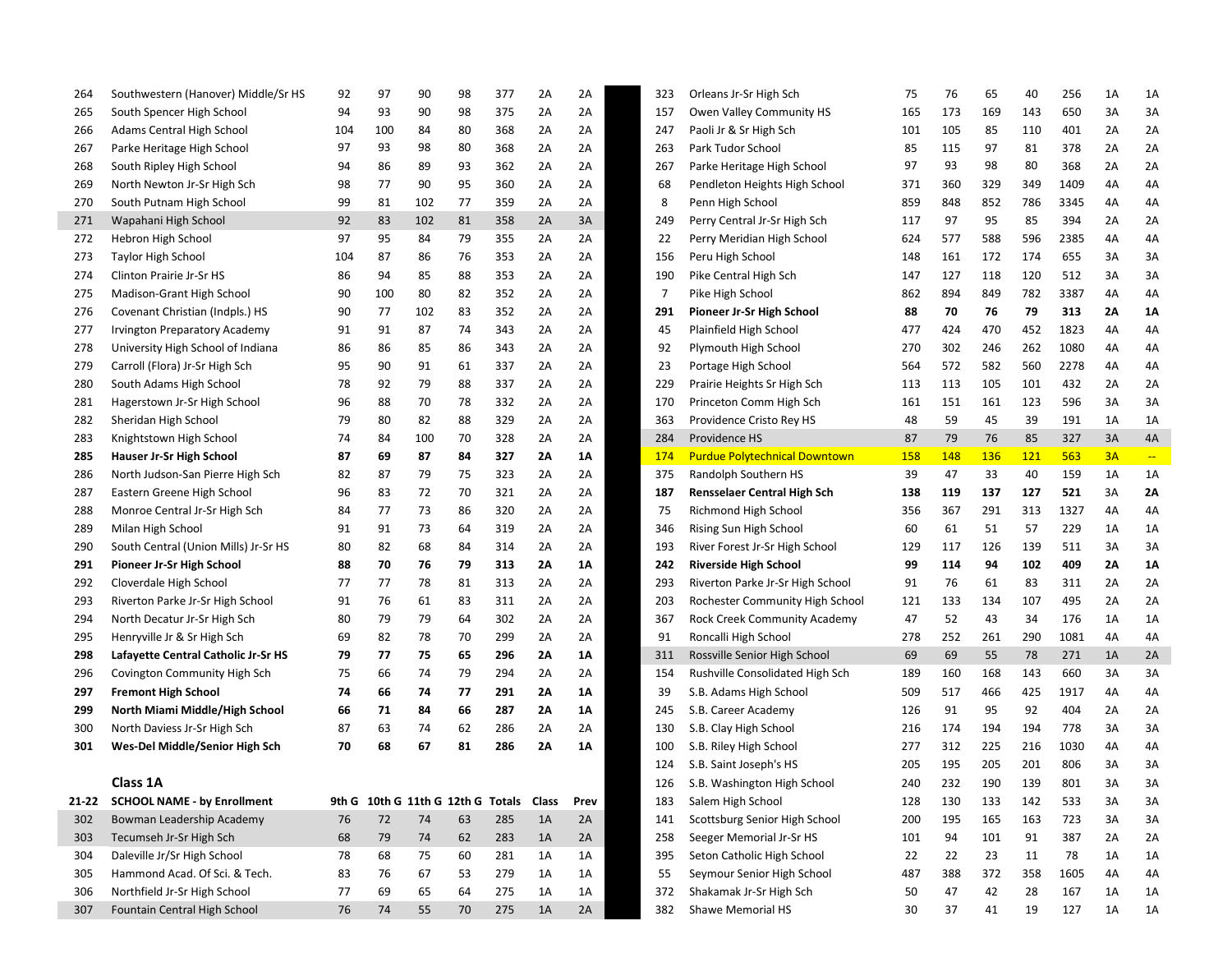| 308 | Cambridge City Lincoln Sr High Sch   | 75 | 64 | 62 | 74  | 275 | 1A | 1A | 87  | Shelbyville Sr High Sch              | 315 | 289 | 285 | 244 | 1133 | 4A | 4A |
|-----|--------------------------------------|----|----|----|-----|-----|----|----|-----|--------------------------------------|-----|-----|-----|-----|------|----|----|
| 309 | Northeast Dubois High School         | 68 | 70 | 64 | 73  | 275 | 1A | 1A | 239 | Shenandoah High School               | 106 | 98  | 108 | 103 | 415  | 2A | 2A |
| 310 | North White Jr/Sr High School        | 71 | 76 | 69 | 56  | 272 | 1A | 1A | 282 | Sheridan High School                 | 79  | 80  | 82  | 88  | 329  | 2A | 2A |
| 311 | Rossville Senior High School         | 69 | 69 | 55 | 78  | 271 | 1A | 2A | 357 | Shoals Comm Jr-Sr High Sch           | 48  | 66  | 40  | 53  | 207  | 1A | 1A |
| 312 | Jac-Cen-Del Jr-Sr High School        | 66 | 57 | 67 | 79  | 269 | 1A | 1A | 112 | Silver Creek High School             | 247 | 246 | 218 | 202 | 913  | 3A | 3A |
| 313 | West Washington Jr-Sr HS             | 75 | 74 | 66 | 53  | 268 | 1A | 1A | 280 | South Adams High School              | 78  | 92  | 79  | 88  | 337  | 2A | 2A |
| 314 | Kouts Middle/High School             | 71 | 64 | 71 | 62  | 268 | 1A | 1A | 354 | South Central (Elizabeth) Jr & Sr HS | 63  | 55  | 48  | 49  | 215  | 1A | 1A |
| 315 | Westville High School                | 67 | 74 | 59 | 67  | 267 | 1A | 1A | 290 | South Central (Union Mills) Jr-Sr HS | 80  | 82  | 68  | 84  | 314  | 2A | 2A |
| 316 | Springs Valley Comm High Sch         | 78 | 62 | 73 | 51  | 264 | 1A | 1A | 151 | South Dearborn High School           | 194 | 162 | 154 | 179 | 689  | 3A | 3A |
| 317 | Washington Twp Middle/High School    | 76 | 53 | 72 | 63  | 264 | 1A | 1A | 318 | South Decatur Jr-Sr High Sch         | 58  | 67  | 64  | 71  | 260  | 1A | 1A |
| 318 | South Decatur Jr-Sr High Sch         | 58 | 67 | 64 | 71  | 260 | 1A | 1A | 261 | South Knox Middle-High School        | 105 | 97  | 93  | 84  | 379  | 2A | 2A |
| 319 | Triton Jr-Sr High Sch                | 74 | 65 | 60 | 59  | 258 | 1A | 1A | 349 | South Newton Senior High Sch         | 45  | 58  | 68  | 54  | 225  | 1A | 1A |
| 320 | North Central (Farmersburg) HS       | 61 | 76 | 62 | 58  | 257 | 1A | 1A | 270 | South Putnam High School             | 99  | 81  | 102 | 77  | 359  | 2A | 2A |
| 321 | Victory College Prep                 | 87 | 61 | 52 | 56  | 256 | 1A | 1A | 268 | South Ripley High School             | 94  | 86  | 89  | 93  | 362  | 2A | 2A |
| 323 | Orleans Jr-Sr High Sch               | 75 | 76 | 65 | 40  | 256 | 1A | 1A | 265 | South Spencer High School            | 94  | 93  | 90  | 98  | 375  | 2A | 2A |
| 322 | Indpls. Metropolitan Academy         | 30 | 49 | 73 | 104 | 256 | 1A | 1A | 194 | South Vermillion High School         | 129 | 130 | 127 | 124 | 510  | 3A | 3A |
| 324 | Clay City Jr-Sr High School          | 74 | 61 | 59 | 61  | 255 | 1A | 1A | 329 | Southern Wells Jr-Sr High Sch        | 61  | 61  | 57  | 73  | 252  | 1A | 1A |
| 325 | <b>Culver Community High Sch</b>     | 64 | 62 | 70 | 59  | 255 | 1A | 1A | 209 | Southmont Sr High School             | 137 | 128 | 123 | 99  | 487  | 2A | 2A |
| 326 | Loogootee Jr/Sr High School          | 65 | 52 | 69 | 68  | 254 | 1A | 1A | 21  | Southport High School                | 650 | 606 | 582 | 553 | 2391 | 4A | 4A |
| 328 | Clinton Central Junior-Senior HS     | 62 | 74 | 56 | 60  | 252 | 1A | 1A | 189 | Southridge High School               | 144 | 144 | 126 | 103 | 517  | 3A | 2Α |
| 329 | Southern Wells Jr-Sr High Sch        | 61 | 61 | 57 | 73  | 252 | 1A | 1A | 264 | Southwestern (Hanover) Middle/Sr HS  | 92  | 97  | 90  | 98  | 377  | 2A | 2A |
| 330 | F.W. Canterbury School               | 61 | 66 | 59 | 65  | 251 | 1A | 1A | 368 | Southwestern (Shelby) High School    | 45  | 45  | 49  | 37  | 176  | 1A | 1A |
| 331 | Cowan High School                    | 56 | 71 | 63 | 58  | 248 | 1A | 2A | 337 | Southwood Jr-Sr High School          | 63  | 70  | 57  | 50  | 240  | 1A | 1A |
| 332 | Union City Community High Sch        | 84 | 50 | 56 | 56  | 246 | 1A | 1A | 180 | Speedway Senior High School          | 154 | 139 | 126 | 124 | 543  | 3A | 3A |
| 333 | F.W. Blackhawk Christian Jr-Sr HS    | 71 | 51 | 65 | 58  | 245 | 1A | 1A | 316 | Springs Valley Comm High Sch         | 78  | 62  | 73  | 51  | 264  | 1A | 1A |
| 334 | Bloomfield Jr-Sr High School         | 67 | 62 | 52 | 63  | 244 | 1A | 1A | 216 | Sullivan High School                 | 123 | 136 | 106 | 107 | 472  | 2A | 3A |
| 335 | Christian Academy of Indiana         | 85 | 51 | 49 | 57  | 242 | 1A | 1A | 230 | Switzerland Co Senior High Sch       | 127 | 101 | 100 | 100 | 428  | 2A | 2A |
| 336 | Anderson Preparatory Academy         | 78 | 72 | 43 | 48  | 241 | 1A | 1A | 273 | <b>Taylor High School</b>            | 104 | 87  | 86  | 76  | 353  | 2A | 2A |
| 337 | Southwood Jr-Sr High School          | 63 | 70 | 57 | 50  | 240 | 1A | 1A | 303 | Tecumseh Jr-Sr High Sch              | 68  | 79  | 74  | 62  | 283  | 1A | 2A |
| 338 | White River Valley Jr/Sr High Sch    | 66 | 58 | 47 | 68  | 239 | 1A | 1A | 226 | Tell City Jr-Sr High School          | 115 | 100 | 107 | 122 | 444  | 2A | 2A |
| 339 | Lanesville Jr-Sr HS                  | 69 | 55 | 55 | 58  | 237 | 1A | 1A | 58  | Terre Haute North Vigo High Sch      | 414 | 409 | 403 | 349 | 1575 | 4A | 4A |
| 340 | Morgan Township Middle/High School   | 63 | 57 | 56 | 60  | 236 | 1A | 1A | 54  | Terre Haute South Vigo High Sch      | 476 | 429 | 397 | 349 | 1651 | 4A | 4A |
| 341 | Tri Junior-Senior High School        | 64 | 57 | 58 | 55  | 234 | 1A | 1A | 352 | <b>Tindley Accelerated Sch</b>       | 70  | 53  | 52  | 44  | 219  | 1A | 1A |
| 342 | Caston Jr-Sr High Sch                | 56 | 59 | 64 | 55  | 234 | 1A | 1A | 175 | Tippecanoe Valley High School        | 140 | 136 | 137 | 148 | 561  | 3A | 3A |
| 343 | Tri Central Middle-High School       | 63 | 61 | 53 | 56  | 233 | 1A | 1A | 222 | <b>Tipton High School</b>            | 114 | 120 | 114 | 106 | 454  | 2A | 2A |
| 344 | Faith Christian School               | 60 | 73 | 46 | 53  | 232 | 1A | 1A | 384 | Traders Point Christian Academy      | 31  | 25  | 34  | 34  | 124  | 1A | 1A |
| 345 | Marquette Catholic HS                | 61 | 38 | 68 | 62  | 229 | 1A | 1A | 343 | Tri Central Middle-High School       | 63  | 61  | 53  | 56  | 233  | 1A | 1A |
| 346 | Rising Sun High School               | 60 | 61 | 51 | 57  | 229 | 1A | 1A | 341 | Tri Junior-Senior High School        | 64  | 57  | 58  | 55  | 234  | 1A | 1A |
| 347 | Edinburgh Community High Sch         | 59 | 67 |    | 50  | 228 | 1A | 1A | 353 | Tri-County Middle-Senior High        | 61  | 63  | 47  | 47  | 218  | 1A | 1A |
| 348 | Indiana Math & Science Academy       | 78 | 63 | 44 | 41  | 226 | 1A | 1A | 377 | <b>Trinity Lutheran HS</b>           | 41  | 35  | 26  | 44  | 146  | 1A | 1A |
| 349 | South Newton Senior High Sch         | 45 | 58 | 68 | 54  | 225 | 1A | 1A | 387 | Trinity School @ Greenlawn           | 28  | 34  | 28  | 29  | 119  | 1A | 1A |
| 350 | Indpls. Lutheran High School         | 54 | 57 | 56 | 57  | 224 | 1A | 1A | 219 | Triton Central High School           | 129 | 106 | 111 | 116 | 462  | 2A | 2A |
| 351 | Wood Memorial High                   | 53 | 55 | 58 | 54  | 220 | 1A | 1A | 319 | Triton Jr-Sr High Sch                | 74  | 65  | 60  | 59  | 258  | 1A | 1A |
| 352 | <b>Tindley Accelerated Sch</b>       | 70 | 53 | 52 | 44  | 219 | 1A | 1A | 161 | Tri-West Senior High School          | 181 | 153 | 146 | 145 | 625  | 3A | 3A |
| 353 | Tri-County Middle-Senior High        | 61 | 63 | 47 | 47  | 218 | 1A | 1A | 155 | Twin Lakes Senior High School        | 165 | 177 | 161 | 152 | 655  | 3A | 3A |
| 354 | South Central (Elizabeth) Jr & Sr HS | 63 | 55 | 48 | 49  | 215 | 1A | 1A | 388 | Union (Modoc) Junior & High School   | 18  | 34  | 36  | 24  | 112  | 1A | 1A |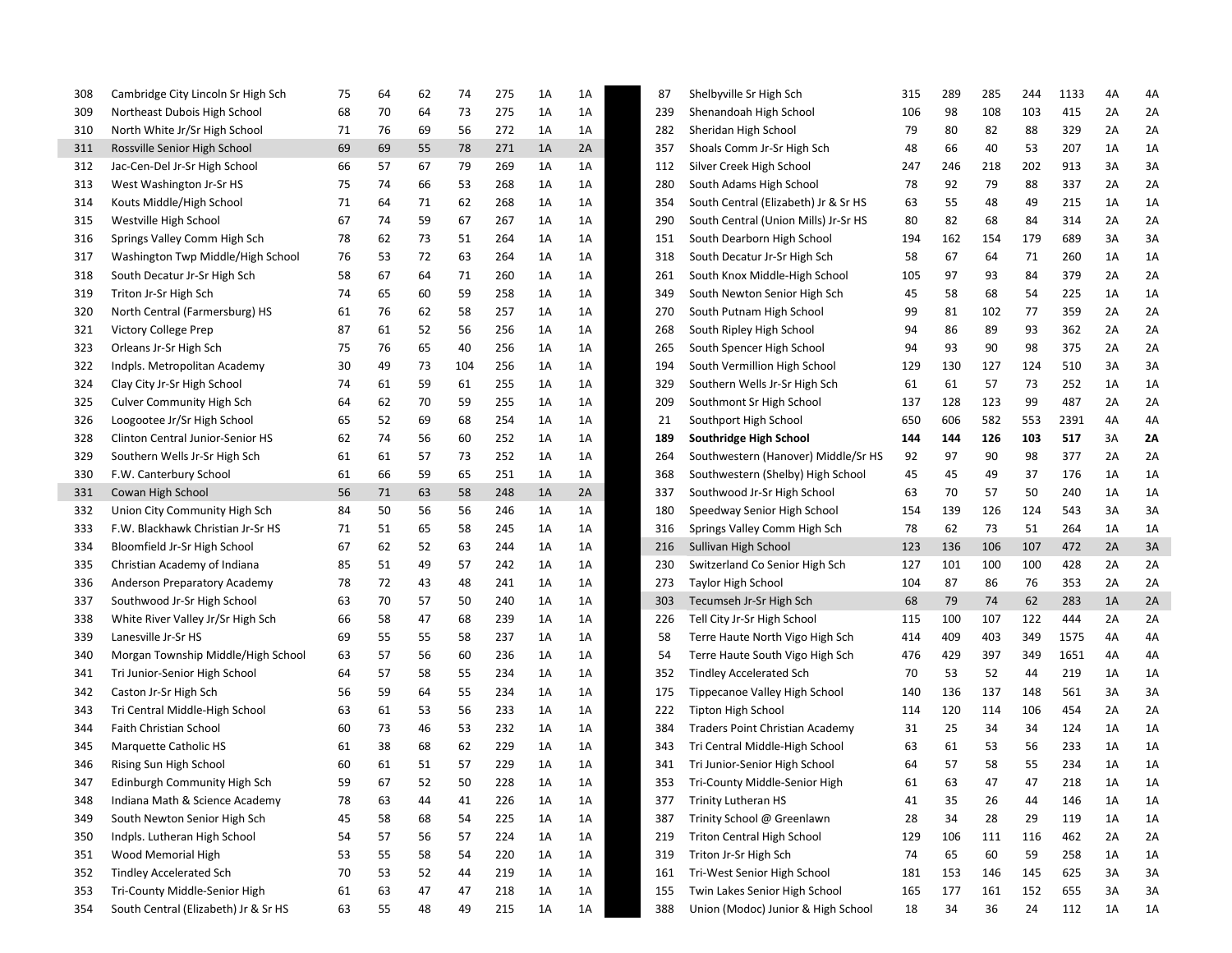| 355 | Borden High School                     | 56        | 58 | 48        | 52        | 214 | 1A | 1A            | 332 | Union City Community High Sch     | 84   | 50  | 56  | 56  | 246  | 1A | 1A |
|-----|----------------------------------------|-----------|----|-----------|-----------|-----|----|---------------|-----|-----------------------------------|------|-----|-----|-----|------|----|----|
| 356 | North Vermillion High School           | 44        | 54 | 58        | 57        | 213 | 1A | 1A            | 251 | Union County High School          | 88   | 125 | 95  | 85  | 393  | 2A | 2A |
| 357 | Shoals Comm Jr-Sr High Sch             | 48        | 66 | 40        | 53        | 207 | 1A | 1A            | 278 | University High School of Indiana | 86   | 86  | 85  | 86  | 343  | 2A | 2A |
| 358 | West Central Senior High School        | 46        | 48 | 48        | 55        | 197 | 1A | 1A            | 33  | Valparaiso High School            | 539  | 573 | 475 | 486 | 2073 | 4A | 4A |
| 359 | Frontier Jr-Sr High School             | 47        | 48 | 49        | 52        | 196 | 1A | 1A            | 321 | Victory College Prep              | 87   | 61  | 52  | 56  | 256  | 1A | 1A |
| 360 | Dugger Union                           | 45        | 56 | 48        | 44        | 193 | 1A | 1A            | 142 | Vincennes Lincoln High School     | 222  | 183 | 156 | 161 | 722  | 3A | 3A |
| 361 | Argos Comm Jr-Sr High School           | 44        | 43 | 47        | 58        | 192 | 1A | 1A            | 398 | Vincennes Rivet Middle & HS       | 20   | 24  | 11  | 13  | 68   | 1A | 1A |
| 362 | Blue River Valley Jr-Sr HS             | 54        | 57 | 44        | 36        | 191 | 1A | 1A            | 217 | Wabash High School                | 126  | 125 | 119 | 101 | 471  | 2A | 2A |
| 363 | Providence Cristo Rey HS               | 48        | 59 | 45        | 39        | 191 | 1A | 1A            | 374 | Waldron Jr-Sr High School         | 45   | 47  | 37  | 32  | 161  | 1A | 1A |
| 364 | Morristown Jr-Sr High School           | 43        | 37 | 50        | 59        | 189 | 1A | 1A            | 271 | Wapahani High School              | 92   | 83  | 102 | 81  | 358  | 2A | 3A |
| 365 | Oldenburg Academy                      | 44        | 41 | 42        | 52        | 179 | 1A | 1A            | 3   | Warren Central High School        | 1005 | 970 | 949 | 944 | 3868 | 4A | 4A |
| 366 | Evans. Christian School                | 52        | 41 | 43        | 41        | 177 | 1A | 1A            | 30  | <b>Warsaw Community HS</b>        | 557  | 551 | 499 | 489 | 2096 | 4A | 4A |
| 367 | Rock Creek Community Academy           | 47        | 52 | 43        | 34        | 176 | 1A | 1A            | 136 | Washington High School            | 214  | 189 | 181 | 162 | 746  | 3A | 3A |
| 368 | Southwestern (Shelby) High School      | 45        | 45 | 49        | 37        | 176 | 1A | 1A            | 317 | Washington Twp Middle/High School | 76   | 53  | 72  | 63  | 264  | 1A | 1A |
| 369 | New Washington Middle/High School      | 48        | 49 | 36        | 41        | 174 | 1A | 1A            | 110 | Wawasee High School               | 238  | 259 | 215 | 236 | 948  | 3A | 3A |
| 370 | Attica High School                     | 36        | 46 | 47        | 41        | 170 | 1A | 1A            | 301 | Wes-Del Middle/Senior High Sch    | 70   | 68  | 67  | 81  | 286  | 2A | 1Α |
| 371 | Lakewood Park Christian Sch            | 31        | 47 | 52        | 39        | 169 | 1A | 1A            | 358 | West Central Senior High School   | 46   | 48  | 48  | 55  | 197  | 1A | 1A |
| 372 | Shakamak Jr-Sr High Sch                | 50        | 47 | 42        | 28        | 167 | 1A | 1A            | 135 | West Lafayette Jr/Sr High Sch     | 184  | 199 | 175 | 196 | 754  | 3A | 3A |
| 373 | Greenwood Christian Academy            | 48        | 52 | 43        | 23        | 166 | 1A | 1A            | 148 | West Noble High School            | 191  | 169 | 168 | 175 | 703  | 3A | 3A |
| 374 | Waldron Jr-Sr High School              | 45        | 47 | 37        | 32        | 161 | 1A | 1A            | 185 | West Vigo High School             | 143  | 125 | 130 | 127 | 525  | 3A | 3A |
| 375 | Randolph Southern HS                   | 39        | 47 | 33        | 40        | 159 | 1A | 1A            | 313 | West Washington Jr-Sr HS          | 75   | 74  | 66  | 53  | 268  | 1A | 1A |
| 376 | Elkhart Christian Academy              | 34        | 38 | 36        | 40        | 148 | 1A | 1A            | 192 | Western Boone Jr-Sr High School   | 136  | 123 | 137 | 115 | 511  | 3A | 2Λ |
| 377 | <b>Trinity Lutheran HS</b>             | 41        | 35 | 26        | 44        | 146 | 1A | 1A            | 121 | Western High School               | 237  | 208 | 194 | 201 | 840  | 3A | 3A |
| 378 | Hamilton Community High Sch            | 35        | 30 | 41        | 34        | 140 | 1A | 1A            | 18  | Westfield High School             | 675  | 644 | 629 | 679 | 2627 | 4A | 4A |
| 379 | Oregon-Davis Jr-Sr High School         | 34        | 39 | 32        | 35        | 140 | 1A | 1A            | 253 | Westview Jr-Sr High School        | 96   | 94  | 104 | 96  | 390  | 2A | 2A |
| 380 | International Sch of Indiana HS        | 32        | 35 | 28        | 43        | 138 | 1A | 1A            | 315 | Westville High School             | 67   | 74  | 59  | 67  | 267  | 1A | 1A |
| 381 | Crothersville Jr-Sr High School        | 34        | 40 | 34        | 23        | 131 | 1A | 1A            | 228 | Wheeler High School               | 95   | 107 | 113 | 122 | 437  | 2A | 3A |
| 382 | Shawe Memorial HS                      | 30        | 37 | 41        | 19        | 127 | 1A | 1A            | 338 | White River Valley Jr/Sr High Sch | 66   | 58  | 47  | 68  | 239  | 1A | 1A |
| 383 | Liberty Christian School               | 29        | 30 | 35        | 32        | 126 | 1A | 1A            | 35  | Whiteland Community High Sch      | 523  | 508 | 482 | 508 | 2021 | 4A | 4A |
| 384 | <b>Traders Point Christian Academy</b> | 31        | 25 | 34        | 34        | 124 | 1A | 1A            | 210 | Whiting High School               | 120  | 115 | 123 | 124 | 482  | 2A | 2A |
| 385 | Bethany Christian School               | 28        | 35 | 32        | 29        | 124 | 1A | 1A            | 236 | Whitko High School                | 115  | 96  | 81  | 125 | 417  | 2A | 2A |
| 386 | Eminence Jr-Sr High School             | 26        | 29 | 41        | 25        | 121 | 1A | 1A            | 257 | Winamac Community High School     | 103  | 103 | 83  | 98  | 387  | 2A | 2A |
| 387 | Trinity School @ Greenlawn             | 28        | 34 | 28        | 29        | 119 | 1A | 1A            | 244 | Winchester Community High Sch     | 118  | 90  | 107 | 90  | 405  | 2A | 2A |
| 388 | Union (Modoc) Junior & High School     | 18        | 34 | 36        | 24        | 112 | 1A | 1A            | 351 | Wood Memorial High                | 53   | 55  | 58  | 54  | 220  | 1A | 1A |
| 389 | LaCrosse Elem & High School            | 24        | 31 | 29        | 27        | 111 | 1A | 1A            | 177 | Woodlan Jr/Sr High School         | 150  | 125 | 127 | 151 | 553  | 3A | 3A |
| 390 | Lakeland Christian Academy             | 35        | 28 | 20        | 25        | 108 | 1A | 1A            | 131 | Yorktown High School              | 217  | 185 | 180 | 184 | 766  | 4A | 4A |
| 391 | Bethesda Christian School              | 26        | 28 | 26        | 27        | 107 | 1A | 1A            | 25  | Zionsville Community High Sch     | 574  | 551 | 552 | 565 | 2242 | 4A | 4A |
| 392 | Indiana School For The Deaf            | 13        | 28 | 27        | 26        | 94  | 1A | 1A            |     |                                   |      |     |     |     |      |    |    |
| 393 | Covenant Christian (DeMotte) HS        | 15        | 25 | 21        | 29        | 90  | 1A | 1A            |     |                                   |      |     |     |     |      |    |    |
| 394 | Cannelton Elem & High School           | 24        | 20 | 21        | 23        | 88  | 1A | 1A            |     |                                   |      |     |     |     |      |    |    |
| 395 | Seton Catholic High School             | 22        | 22 | 23        | 11        | 78  | 1A | 1A            |     |                                   |      |     |     |     |      |    |    |
| 396 | MTI School of Knowledge                | <b>19</b> | 24 | <b>18</b> | <b>16</b> | 77  | 1A | $\rightarrow$ |     |                                   |      |     |     |     |      |    |    |
| 397 | Lighthouse Christian Academy           | 14        | 18 | 22        | 21        | 75  | 1A | 1A            |     |                                   |      |     |     |     |      |    |    |
| 398 | Vincennes Rivet Middle & HS            | 20        | 24 | 11        | 13        | 68  | 1A | 1A            |     |                                   |      |     |     |     |      |    |    |
| 399 | Medora Jr & Sr High School             | 10        | 20 | 13        | 8         | 51  | 1A | 1A            |     |                                   |      |     |     |     |      |    |    |
| 400 | Central Christian Academy              | 10        | 14 | 13        | 11        | 48  | 1A | 1A            |     |                                   |      |     |     |     |      |    |    |